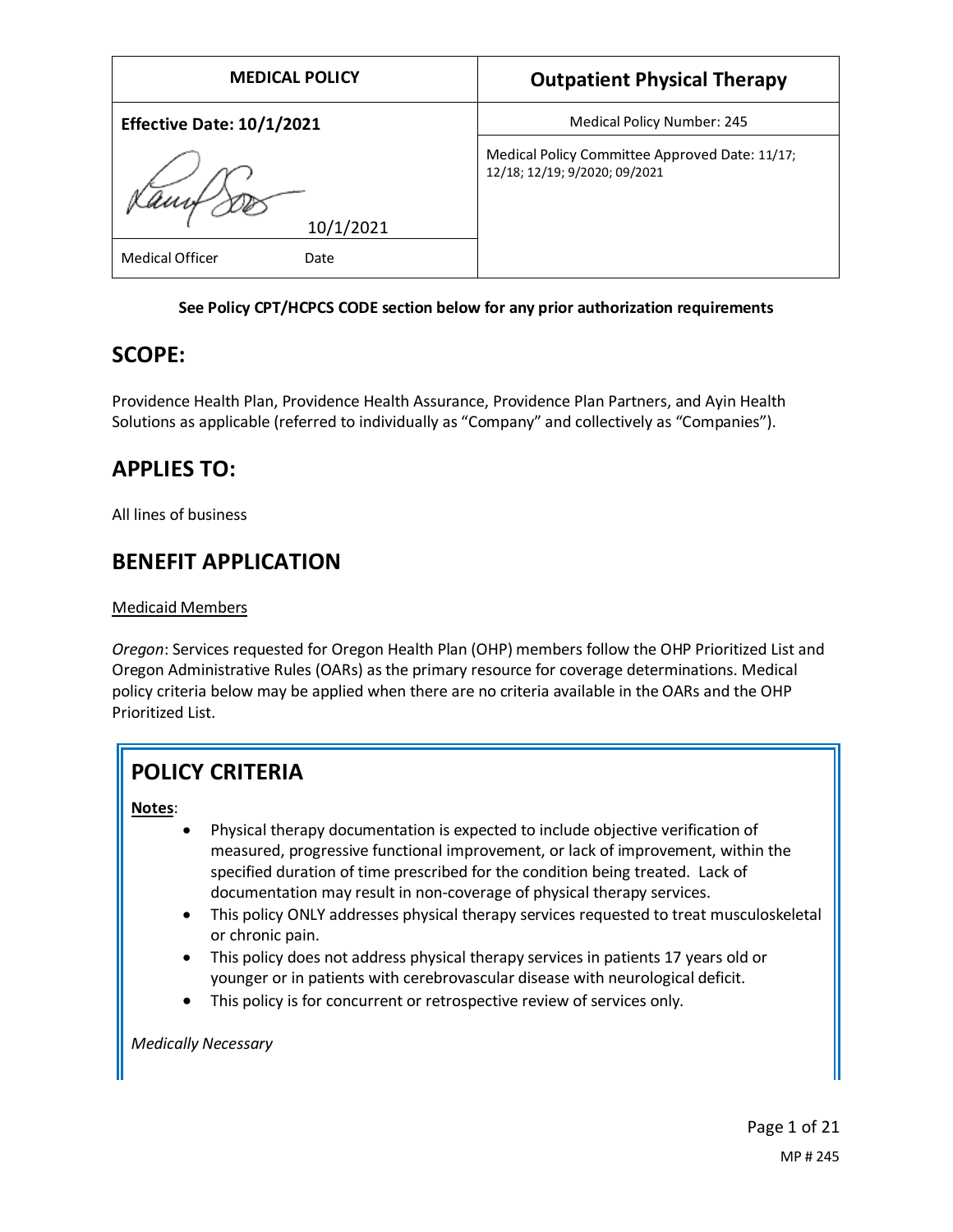- I. Outpatient physical therapy, in patients 18 years or older, may be considered **medically necessary and covered** as a treatment of musculoskeletal pain or chronic pain conditions, when **all** of the following criteria are met (A. –M.):
	- A. Physical therapy services are prescribed by a licensed physician or other licensed healthcare practitioner; **and**
	- B. Physical therapy services are performed by a licensed physical therapist or other qualified healthcare practitioner acting within the scope of their license; **and**
	- C. Physical therapy services are provided under the ongoing direction and supervision of a licensed physical therapist; **and**
	- D. Physical therapy services are prescribed as treatment of a specific condition or injury; **and**
	- E. The physical therapy plan meets currently accepted standards of medical practice which are specific and effective for the given condition being treated; **and**
	- F. Physical therapy services are of such a level of complexity or the condition of the patient is such that the services required can be safely and effectively performed only by, or require the supervision of, a physical therapist; **and**
	- G. The prescribed physical therapy intervention and frequency are based on the examination, evaluation, diagnosis, prognosis, and are appropriate for the condition being treated; **and**
	- H. The time period, duration, and frequency of the prescribed physical therapy plan is clearly defined and reasonable, based on the condition being treated; **and**
	- I. The physical therapy plan includes goals and expected outcomes within the prescribed frequency and duration of treatment; **and**
	- J. Documentation provides ongoing review and evaluation of physical therapy services. Physical limitations, goals, and progress must be documented; **and**
	- K. Physical therapy services have demonstrated significant, progressive improvement in functional level related to the condition being treated; **and**
	- L. Physical therapy service do not duplicate those provided concurrently by any other therapy; **and**
	- M. A patient's functional level is **not** reasonably expected to improve with **any** of the following treatments, if applicable (1.-3.):
		- 1. A gradual return to activities of daily living; **or**
		- 2. Rest of the injured area; **or**
		- 3. Anti-inflammatory medication.

#### *Not Medically Necessary*

- II. Outpatient physical therapy services, in patients 18 years or older, is considered **not medically necessary and is not covered** as a treatment of musculoskeletal pain or chronic pain conditions when criteria I. above is not met, including, but not limited to any of the following (A.-G.):
	- A. The patient is unable to continue to progress toward goals as outlined in the physical therapy plan;
	- B. There is no reasonable benefit which can be expected through continuation of physical therapy service;
	- C. Physical therapy services offered to solely to improve athletic performance;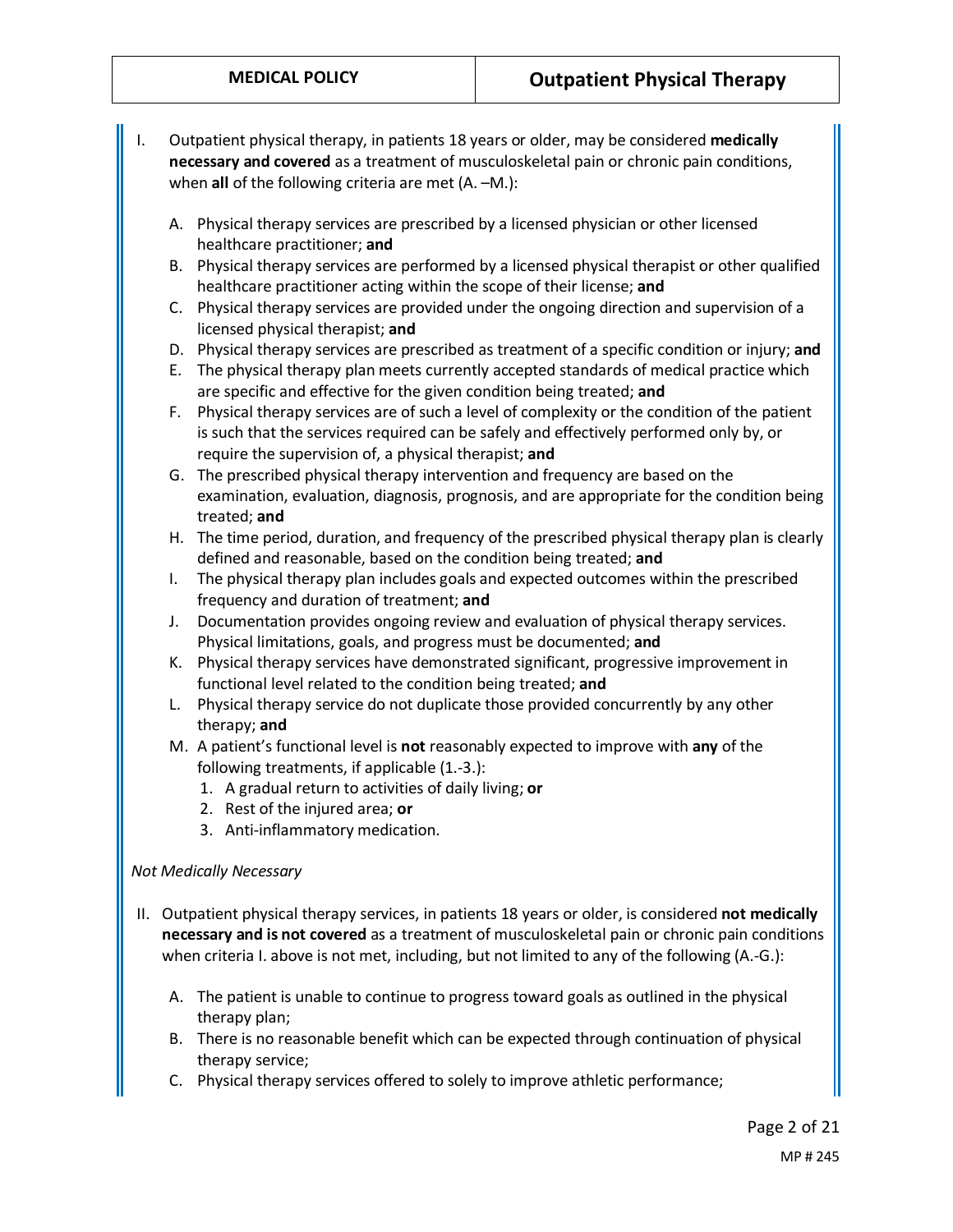- D. Physical therapy services which are not expected to improve a patient's activities of daily living;
- E. Passive or repetitive therapies which reinforce previously learned skills or do not require skilled one-to-one intervention (example: stationary bike riding);
- F. Group exercise programs which simultaneously include two or more patients;
- G. Mobile applications/web-based physical therapy management software (e.g. Mobaflex, VERA system).

Link t[o Policy Summary](#page-14-0)

# **CPT/HCPCS CODES**

| <b>All Lines of Business</b> |                                                                                                                                 |  |  |
|------------------------------|---------------------------------------------------------------------------------------------------------------------------------|--|--|
|                              | No Prior Authorization Required                                                                                                 |  |  |
|                              | Note: Physical therapy service codes may include, but are not limited to, the following:                                        |  |  |
| 97010                        | Application of a modality to 1 or more areas; hot or cold packs                                                                 |  |  |
| 97012                        | Application of a modality to 1 or more areas; traction, mechanical                                                              |  |  |
| 97014                        | Application of a modality to 1 or more areas; electrical stimulation (unattended)                                               |  |  |
| 97016                        | Application of a modality to 1 or more areas; vasopneumatic devices                                                             |  |  |
| 97018                        | Application of a modality to 1 or more areas; paraffin bath                                                                     |  |  |
| 97022                        | Application of a modality to 1 or more areas; whirlpool                                                                         |  |  |
| 97024                        | Application of a modality to 1 or more areas; diathermy (eg, microwave)                                                         |  |  |
| 97026                        | Application of a modality to 1 or more areas; infrared                                                                          |  |  |
| 97110                        | Therapeutic procedure, 1 or more areas, each 15 minutes; therapeutic exercises to                                               |  |  |
|                              | develop strength and endurance, range of motion and flexibility                                                                 |  |  |
| 97112                        | Therapeutic procedure, 1 or more areas, each 15 minutes; neuromuscular reeducation                                              |  |  |
|                              | of movement, balance, coordination, kinesthetic sense, posture, and/or proprioception<br>for sitting and/or standing activities |  |  |
| 97113                        | Therapeutic procedure, 1 or more areas, each 15 minutes; aquatic therapy with<br>therapeutic exercises                          |  |  |
| 97116                        | Therapeutic procedure, 1 or more areas, each 15 minutes; gait training (includes stair<br>climbing)                             |  |  |
| 97124                        | Therapeutic procedure, 1 or more areas, each 15 minutes; massage, including                                                     |  |  |
|                              | effleurage, petrissage and/or tapotement (stroking, compression, percussion)                                                    |  |  |
| 97140                        | Manual therapy techniques (eg, mobilization/ manipulation, manual lymphatic drainage,                                           |  |  |
|                              | manual traction), 1 or more regions, each 15 minutes                                                                            |  |  |
| 97161                        | Physical therapy evaluation: low complexity, requiring these components: A history with                                         |  |  |
|                              | no personal factors and/or comorbidities that impact the plan of care; An examination of                                        |  |  |
|                              | body system(s) using standardized tests and measures addressing 1-2 elements from any                                           |  |  |
|                              | of the following: body structures and functions, activity limitations, and/or participation                                     |  |  |
|                              | restrictions; A clinical presentation with stable and/or uncomplicated characteristics;                                         |  |  |
|                              | and Clinical decision making of low complexity using standardized patient assessment                                            |  |  |
|                              | instrument and/or measurable assessment of functional outcome                                                                   |  |  |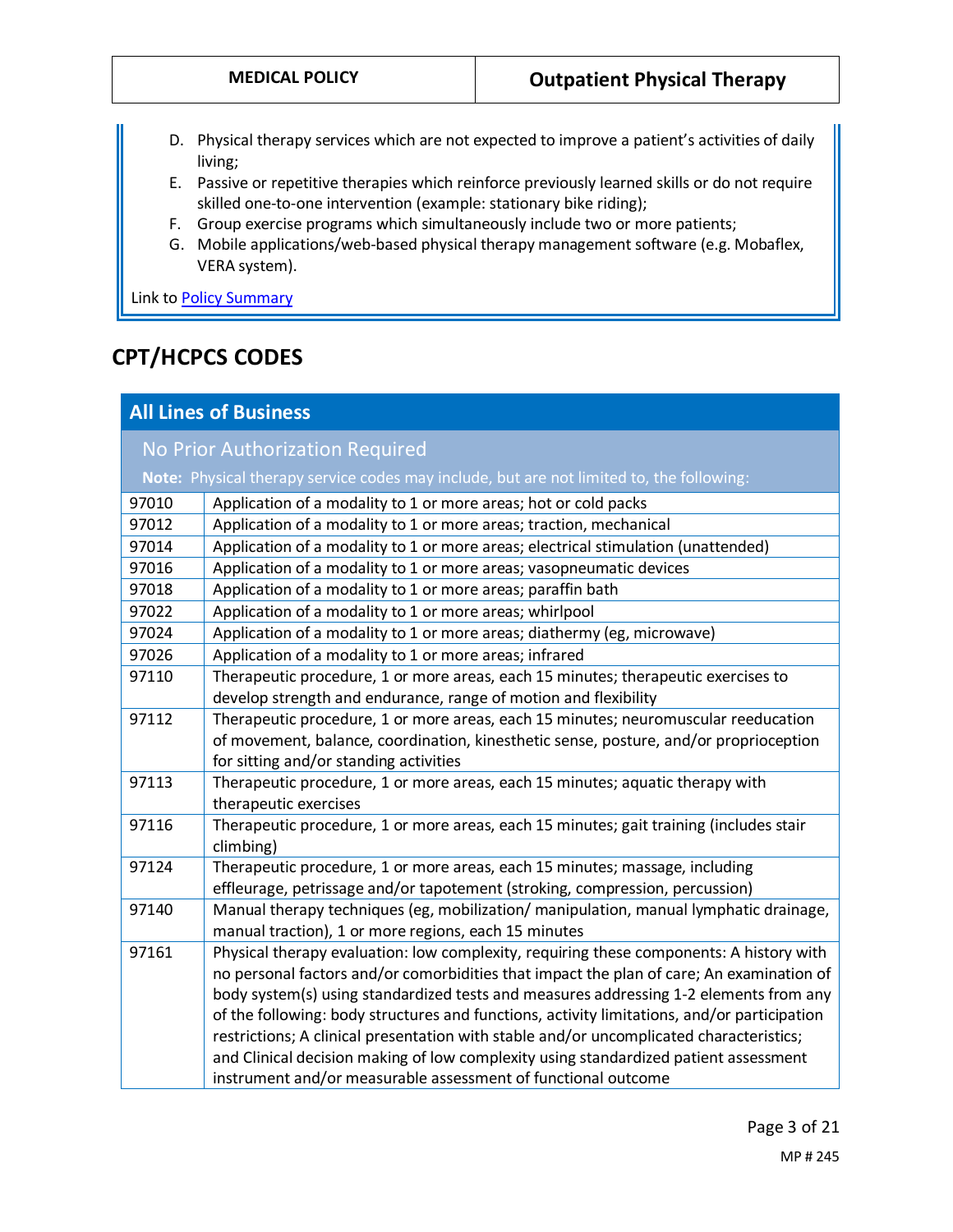|                | <b>MEDICAL POLICY</b>                                                                                                        | <b>Outpatient Physical Therapy</b>                                                                                                                                                                                                                                                                                                                                                                                                                                                                                                                                                                                                                                                                                                  |
|----------------|------------------------------------------------------------------------------------------------------------------------------|-------------------------------------------------------------------------------------------------------------------------------------------------------------------------------------------------------------------------------------------------------------------------------------------------------------------------------------------------------------------------------------------------------------------------------------------------------------------------------------------------------------------------------------------------------------------------------------------------------------------------------------------------------------------------------------------------------------------------------------|
|                |                                                                                                                              |                                                                                                                                                                                                                                                                                                                                                                                                                                                                                                                                                                                                                                                                                                                                     |
| 97162          | patient and/or family.                                                                                                       | Physical therapy evaluation: moderate complexity, requiring these components: A<br>history of present problem with 1-2 personal factors and/or comorbidities that impact<br>the plan of care; An examination of body systems using standardized tests and measures<br>in addressing a total of 3 or more elements from any of the following: body structures<br>and functions, activity limitations, and/or participation restrictions; An evolving clinical<br>presentation with changing characteristics; and Clinical decision making of moderate<br>complexity using standardized patient assessment instrument and/or measurable<br>assessment of functional outcome. Typically, 30 minutes are spent face-to-face with the    |
| 97163          | patient and/or family.                                                                                                       | Physical therapy evaluation: high complexity, requiring these components: A history of<br>present problem with 3 or more personal factors and/or comorbidities that impact the<br>plan of care; An examination of body systems using standardized tests and measures<br>addressing a total of 4 or more elements from any of the following: body structures and<br>functions, activity limitations, and/or participation restrictions; A clinical presentation<br>with unstable and unpredictable characteristics; and Clinical decision making of high<br>complexity using standardized patient assessment instrument and/or measurable<br>assessment of functional outcome. Typically, 45 minutes are spent face-to-face with the |
| 97164          | face-to-face with the patient and/or family.                                                                                 | Re-evaluation of physical therapy established plan of care, requiring these components:<br>An examination including a review of history and use of standardized tests and measures<br>is required; and Revised plan of care using a standardized patient assessment instrument<br>and/or measurable assessment of functional outcome Typically, 20 minutes are spent                                                                                                                                                                                                                                                                                                                                                                |
| 97530          | improve functional performance), each 15 minutes                                                                             | Therapeutic activities, direct (one-on-one) patient contact (use of dynamic activities to                                                                                                                                                                                                                                                                                                                                                                                                                                                                                                                                                                                                                                           |
| 97535          | minutes                                                                                                                      | Self-care/home management training (eg, activities of daily living (ADL) and<br>compensatory training, meal preparation, safety procedures, and instructions in use of<br>assistive technology devices/adaptive equipment) direct one-on-one contact, each 15                                                                                                                                                                                                                                                                                                                                                                                                                                                                       |
| 97537          | on-one contact, each 15 minutes                                                                                              | Community/work reintegration training (eg, shopping, transportation, money<br>management, avocational activities and/or work environment/modification analysis,<br>work task analysis, use of assistive technology device/adaptive equipment), direct one-                                                                                                                                                                                                                                                                                                                                                                                                                                                                          |
| 97542          |                                                                                                                              | Wheelchair management (eg, assessment, fitting, training), each 15 minutes                                                                                                                                                                                                                                                                                                                                                                                                                                                                                                                                                                                                                                                          |
| 97750          | Physical performance test or measurement (eg, musculoskeletal, functional capacity),<br>with written report, each 15 minutes |                                                                                                                                                                                                                                                                                                                                                                                                                                                                                                                                                                                                                                                                                                                                     |
| 97755<br>97760 | one-on-one contact, with written report, each 15 minutes                                                                     | Assistive technology assessment (eg, to restore, augment or compensate for existing<br>function, optimize functional tasks and/or maximize environmental accessibility), direct<br>Orthotic(s) management and training (including assessment and fitting when not<br>otherwise reported), upper extremity(s), lower extremity(s) and/or trunk, each 15                                                                                                                                                                                                                                                                                                                                                                              |
|                | minutes<br>Prosthetic training, upper and/or lower extremity(s), each 15 minutes                                             |                                                                                                                                                                                                                                                                                                                                                                                                                                                                                                                                                                                                                                                                                                                                     |
| 97761          |                                                                                                                              |                                                                                                                                                                                                                                                                                                                                                                                                                                                                                                                                                                                                                                                                                                                                     |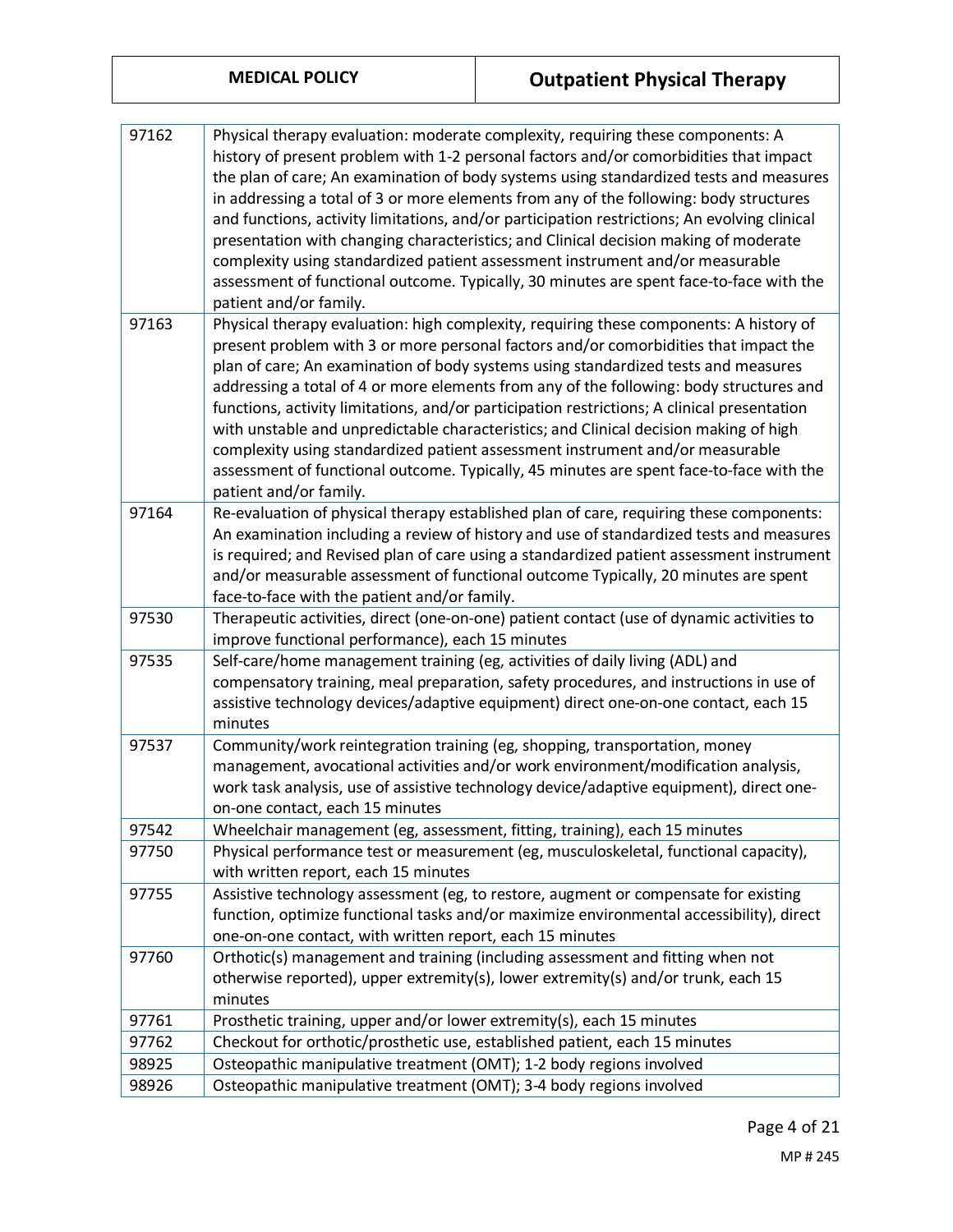| 98927       | Osteopathic manipulative treatment (OMT); 5-6 body regions involved                                                                                                                           |
|-------------|-----------------------------------------------------------------------------------------------------------------------------------------------------------------------------------------------|
| 98928       | Osteopathic manipulative treatment (OMT); 7-8 body regions involved                                                                                                                           |
| 98940       | Chiropractic manipulative treatment (CMT); spinal, 1-2 regions                                                                                                                                |
| 98941       | Chiropractic manipulative treatment (CMT); spinal, 3-4 regions                                                                                                                                |
| 98942       | Chiropractic manipulative treatment (CMT); spinal, 5 regions                                                                                                                                  |
| 98943       | Chiropractic manipulative treatment (CMT); extraspinal, 1 or more regions                                                                                                                     |
| S9131       | Physical therapy; in the home, per diem                                                                                                                                                       |
| Not Covered |                                                                                                                                                                                               |
|             |                                                                                                                                                                                               |
| 97150       | Therapeutic procedure(s), group (2 or more individuals)                                                                                                                                       |
|             | <b>Unlisted Codes</b>                                                                                                                                                                         |
|             |                                                                                                                                                                                               |
|             | All unlisted codes will be reviewed for medical necessity, correct coding, and pricing at the<br>claim level. If an unlisted code is billed related to services addressed in this policy then |
|             | prior-authorization is required.                                                                                                                                                              |
| 97039       | Unlisted modality (specify type and time if constant attendance)                                                                                                                              |
| 97139       | Unlisted therapeutic procedure (specify)                                                                                                                                                      |
| 97799       | Unlisted physical medicine/rehabilitation service or procedure                                                                                                                                |

## **DESCRIPTION**

Physical therapy (PT), also known as physiotherapy, is a treatment which aims to improve an illness or injury that limit a patient's ability to move and perform functional activities of daily living (ADLs). According to the American Physical Therapy Association, "Physical therapists are health care professionals who help individuals maintain, restore, and improve movement, activity, and functioning, thereby enabling optimal performance and enhancing health, well-being, and quality of life. Their services prevent, minimize, or eliminate [impairments of body functions and structures, activity](http://apps.who.int/classifications/icfbrowser/)  [limitations, and participation restrictions.](http://apps.who.int/classifications/icfbrowser/)"<sup>1</sup>

Providers specializing in PT utilize patient history, perform a physical exam, and may review imaging to assess a patient's condition and develop a treatment plan. Physical therapy treatment may include mechanical force and movements (kinesiology), manual therapy, exercise therapy, etc., to promote improvements in mobility, function, and quality of life scores.

There are a variety of physical therapy specialty areas which include, but are not limited to, geriatric, palliative care, neurological, orthopedic, sports, pediatric, and back pain. This focus of this policy is on musculoskeletal pain and back pain which may encompass the specialty areas of orthopedic, sports, and back pain.

# **REVIEW OF EVIDENCE**

A review of the ECRI, Hayes, Cochrane, and PubMed databases was conducted regarding the use of physical therapy as a treatment of musculoskeletal conditions. Below is a summary of the available evidence identified through August 2021.

#### **Physical Therapy**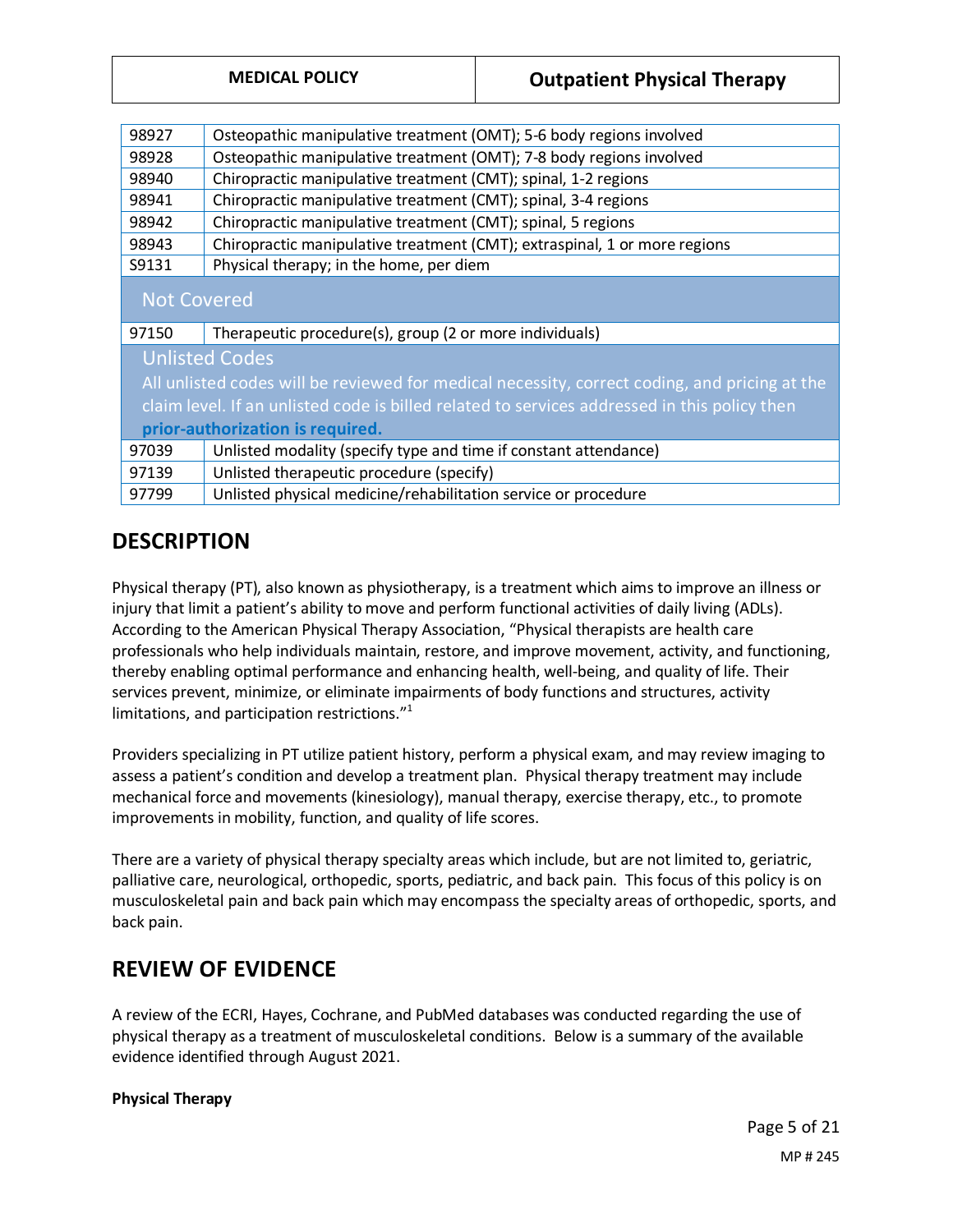In 2007, Taylor et al. conducted a systematic review of the evidence to evaluate therapeutic exercise.<sup>2</sup> Specifically, the authors wanted to summarize previously published systematic reviews and determine if therapeutic exercise is beneficial to patients consulting with a physiotherapist. Independent reviewers systematically identified eligible studies, assessed quality, and extracted data. Study authors were also contacted, if necessary, for additional information or data. The primary outcome of interest was the effect of therapeutic exercise in terms of impairment, activity limitations, or participation restriction.

Following systematic review, the authors identified 38 systematic reviews as eligible for inclusion. All studies were determined to be of moderate or good quality. In regard to therapeutic exercise for arthritis, the authors concluded "strong evidence that therapeutic exercise can benefit people with osteoarthritis of the knee and moderate level evidence that therapeutic exercise can benefit people with ankylosing spondylitis."<sup>2</sup> The authors also evaluated therapeutic exercise for back pain and concluded, "therapeutic exercise was effective compared to no treatment in subacute and chronic low back pain and after lumbar disc surgery, but not for patients with acute low back pain."<sup>2</sup> The authors identified "strong evidence that therapeutic exercise when combined with manual therapy can benefit people with mechanical neck disorders, and moderate or limited evidence that therapeutic exercise can benefit people with neck-related headaches and whiplash associated disorders."<sup>2</sup> There was insufficient or limited evidence to support therapeutic exercise following fractures or musculoskeletal disorder of the lower or upper limbs.

Strengths of this systematic review include the gathering of evidence, assessment of quality, and extraction of data by several independent reviewers, large sample size, and assessment of heterogeneity. Limitations were identified in the small number of selected studies (possible publication bias) and inability to conduct meta-analyses due to significant inter-study heterogeneity. The authors concluded, "(t)herapeutic exercise was beneficial for patients across broad areas of physiotherapy practice."<sup>2</sup>

#### **Hip**

In 2014 (updated 2018; archived 2019), Hayes conducted an evidence review to evaluate preoperative physical therapy for severe osteoarthritis (OA) of the hip.<sup>3</sup> The review included eight peer-reviewed randomized controlled trials (RCTs) with sample sizes ranging from 21 to 84 patients with severe OA scheduled to undergo total hip arthroplasty (THA). The outcome measures included various health surveys and mobility measures and follow-up times ranged from 6 days to 2 years.

Overall, Hayes gave the following conclusions:

- Self-reported and observed measures of function and mobility were improved in some studies.
- Objective measures of hip range of motion (ROM) and muscle strength were improved in some studies.
- There is very limited evidence that preoperative physical therapy decreases pain and decreases hospital length of stay (LOS) following surgery.
- Preoperative exercise-based physical therapy is a safe procedure and complications are rare and nonserious.
- Although approximately half of the studies included an education component in addition to the exercise intervention, there was no systematic effect found on patient outcomes.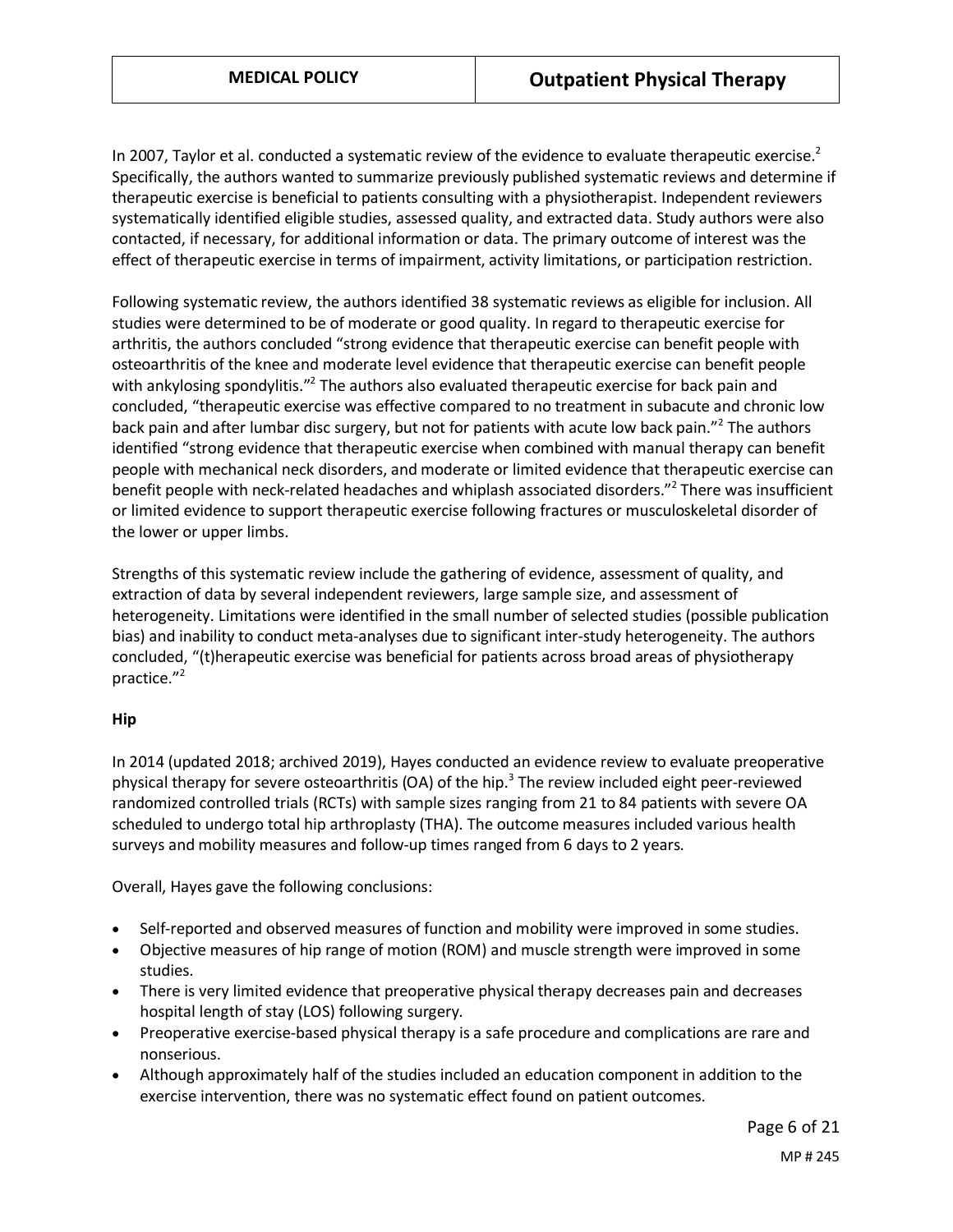However, the evidence was conflicting and the quality of evidence was determined to be low due to small sample sizes, short follow-up, and lack of standardized and validated physical therapy programs. Ultimately, Hayes concluded a C rating for preoperative exercise-based physical therapy in adult patients with severe OA who are scheduled for THA. This conclusion is based on "some positive but conflicting evidence for beneficial effects of preoperative physical therapy for patients with severe osteoarthritis  $(OA).''^3$ 

#### **Knee**

• In 2014 (updated 2018; archived 2019), Hayes conducted an evidence review to evaluate preoperative physical therapy for severe osteoarthritis (OA) of the knee.<sup>4</sup> The review included 13 peer-reviewed randomized controlled trials (RCTs). Sample sizes ranging from n=22 to n=181, and included patients with severe OA scheduled to undergo total knee arthroplasty (TKA) or unicompartmental knee replacement (UKR). The outcome measures included various health surveys and mobility measures and follow-up times ranged from 6 weeks to 12 months.

Overall, Hayes gave the following conclusions:

- $\circ$  Self-reported and observed measures of function and mobility were not improved in most studies. Any beneficial effects observed may be attributed to serious limitations in the studies (e.g., inappropriate statistical analyses).
- o Objective measures of hip range of motion (ROM) and muscle strength were not improved in the majority of the studies.
- $\circ$  Preoperative physical therapy does not decrease pain or hospital length of stay (LOS) following surgery.
- o Preoperative physical therapy does not increase the speed of recovery following surgery.
- $\circ$  Preoperative exercise-based physical therapy is a safe procedure and complications are rare and nonserious.

The overall quality of evidence was determined to be low due to small sample sizes, short follow-up, lack of standardized and validated physical therapy programs, and lack of standardized outcome measures. Ultimately, Hayes concluded a D1 rating "for preoperative exercise-based physical therapy in adult patients with severe osteoarthritis (OA) scheduled for total knee arthroplasty (TKA) or unicompartmental knee replacement (UKR)."<sup>4</sup>

• In 2012, the Agency for Healthcare Research and Quality (AHRQ) conducted a systematic review and meta-analysis to "assess the association between intermediate and patient-centered outcomes and harms with physical therapy interventions in community-dwelling adults with chronic knee pain secondary to osteoarthritis and to examine validity and minimum clinically important differences of the tools for outcome measurement.<sup>"5</sup> Independent reviewers systematically identified eligible studies, assessed quality, and extracted data. Study authors were also contacted, if necessary, for additional information or data. The primary outcomes of interest were pain, physical function, and disability.

The authors identified 84 randomized controlled trials (RCTs) that were eligible for inclusion. These RCTs evaluated 12 physical therapy interventions on pain (n=58), physical function (n=36), and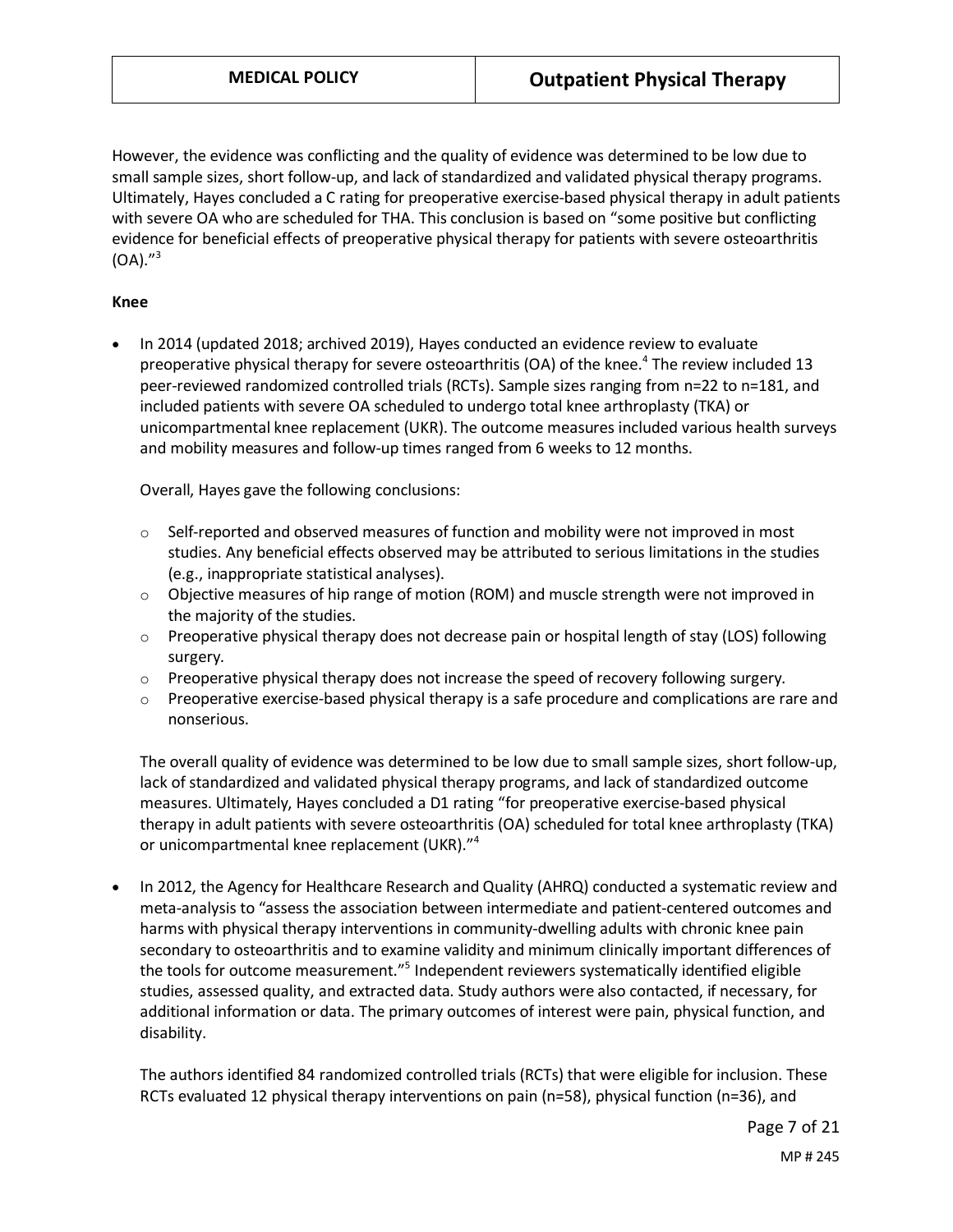disability (n=29). "Meta-analyses at the longest time of follow-up provided low-strength evidence that aerobic (n = 11) and aquatic exercise (n = 3) improved disability; aerobic exercise (n = 19), strengthening exercise ( $n = 17$ ), and ultrasound ( $n = 6$ ) reduced pain and improved function."<sup>5</sup> Of 11 RCTs, 6 demonstrated clinically significant improvements in pain and disability with aerobic exercise. Furthermore, pain relief was consistent in RCTs that reported physical therapist supervision of aerobic exercise. "Evidence from individual RCTs did not permit robust conclusions about which physical therapy interventions are most effective or whether differences in effect could be attributed to patient characteristics."<sup>5</sup> Although, patients with high compliance to exercise had better treatment response. There was no association between the duration of physical therapy and better or intermediate patient-centered outcomes.

This AHRQ systematic review was of very good quality and had several strengths, including:

- 1. the gathering of evidence, assessment of quality, and extraction of data by several independent reviewers
- 2. contacting authors of selected studies for additional information or data
- 3. assessment of heterogeneity and publication bias
- 4. meta-analyses only being conducted when studies were determined to be homogeneous with respect to population, treatment, and outcome measures
- 5. sensitivity analyses to evaluate the influence of studies with a high risk of bias or high losses to follow-up

Limitations of this systematic review are seen in the inclusion of studies with a high risk of bias and the potential for publication bias. The authors concluded, "(l)ow-strength evidence suggested that core physical therapy interventions, including aerobic, aquatic, strengthening, and proprioception exercise, improved patient outcomes."<sup>5</sup>

#### **Shoulder**

• In 2016, Page et al. conducted a Cochrane systematic review to "synthesize available evidence regarding the benefits and harms of manual therapy and exercise, alone or in combination, for the treatment of people with rotator cuff disease."<sup>6</sup> Independent reviewers systematically identified eligible studies, assessed quality, and extracted data. Study authors were also contacted, if necessary, for additional information or data. The primary outcomes of interest were overall pain, function, pain on motion, patient-reported global assessment of treatment success, quality of life and the number of participants experiencing adverse events.

The authors identified 60 trials encompassing 3,620 participants as eligible for inclusion. Overall risk of bias was determined to be low in three trials, unclear in 14 trials, and high in 43 trials. "Despite identifying 60 eligible trials, only one trial compared a combination of manual therapy and exercise reflective of common current practice to placebo."<sup>6</sup> In this trial (determined to be of high quality), patients showed more improvement in overall pain with manual therapy and exercise compared to placebo. Furthermore, "fifty-seven per cent (31/54) of participants reported treatment success with manual therapy and exercise compared with 41% (24/58) of participants receiving placebo."<sup>6</sup> Five trials, of low quality, found no important differences between manual therapy and exercise compared to glucocorticoid injection. One trial (low quality) found no important differences between manual therapy and exercise compared to subacromial decompression. Fifty-two trails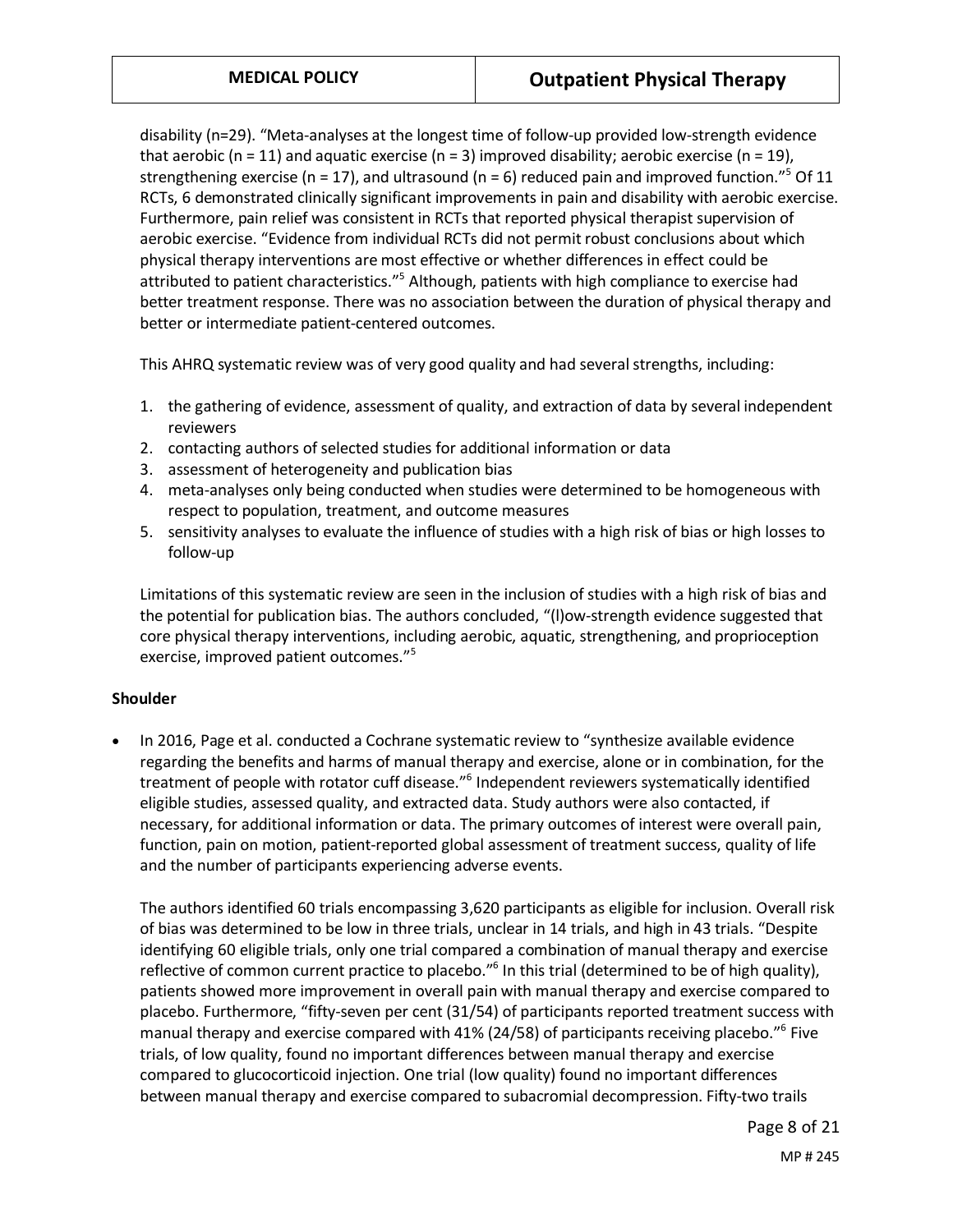(low quality) evaluated the effects of manual therapy alone or exercise alone and found little or no differences in patient-important outcomes.

This Cochrane systematic review was of very good quality and had several strengths, including:

- 1. the gathering of evidence, assessment of quality, and extraction of data by several independent reviewers
- 2. contacting authors of selected studies for additional information or data
- 3. assessment of heterogeneity and publication bias
- 4. sensitivity analyses to evaluate the influence of studies with a high risk of bias or high losses to follow-up

Limitations include the inability to perform meta-analysis due to clinical heterogeneity or incomplete outcome reporting, and only one study that compared manual therapy and exercise reflective of common current practice. Ultimately, the authors concluded "(e)ffects of manual therapy and exercise may be similar to those of glucocorticoid injection and arthroscopic subacromial decompression, but this is based on low quality evidence."<sup>6</sup>

• In 2003, Green and colleagues conducted a Cochrane systematic review to evaluate physiotherapy interventions for shoulder pain.<sup>7</sup> Independent reviewers systematically identified eligible studies, assessed quality, and extracted data. Study authors were also contacted, if necessary, for additional information or data. The primary outcomes of interest were improvements in pain, stiffness, and disability.

Following systematic review, the authors identified 26 trials as eligible for inclusion. Methodological quality was variable and sample sizes ranged from  $n = 14$  to  $n = 180$ . A total of fourteen studies compared a physiotherapy modality to placebo, while eight trials compared one physiotherapy modality to another. A supervised exercise regimen demonstrated to be of significant benefit in the short and long term. Two trials demonstrated sustained significant benefit for exercise over placebo with respect to recovery, function, and range of motion. Specifically, "(e)xercise was demonstrated to be effective in terms of short term recovery in rotator cuff disease (RR 7.74 (1.97, 30.32), and longer term benefit with respect to function (RR 2.45 (1.24, 4.86)."<sup>7</sup> Furthermore, combining mobilization with exercise was more effective than exercise alone.

This Cochrane systematic review was of very good quality and had several strengths, including:

- 5. the gathering of evidence, assessment of quality, and extraction of data by several independent reviewers
- 6. contacting authors of selected studies for additional information or data
- 7. assessment of heterogeneity and publication bias
- 8. meta-analyses only being conducted when studies were determined to be homogeneous with respect to population, treatment, and outcome measures

Limitations are present in the poor quality of selected studies, including small sample sizes and short follow-up periods. Ultimately, the authors concluded "(t)here is some evidence from methodologically weak trials to indicate that some physiotherapy interventions are effective for some specific shoulder disorders."<sup>7</sup>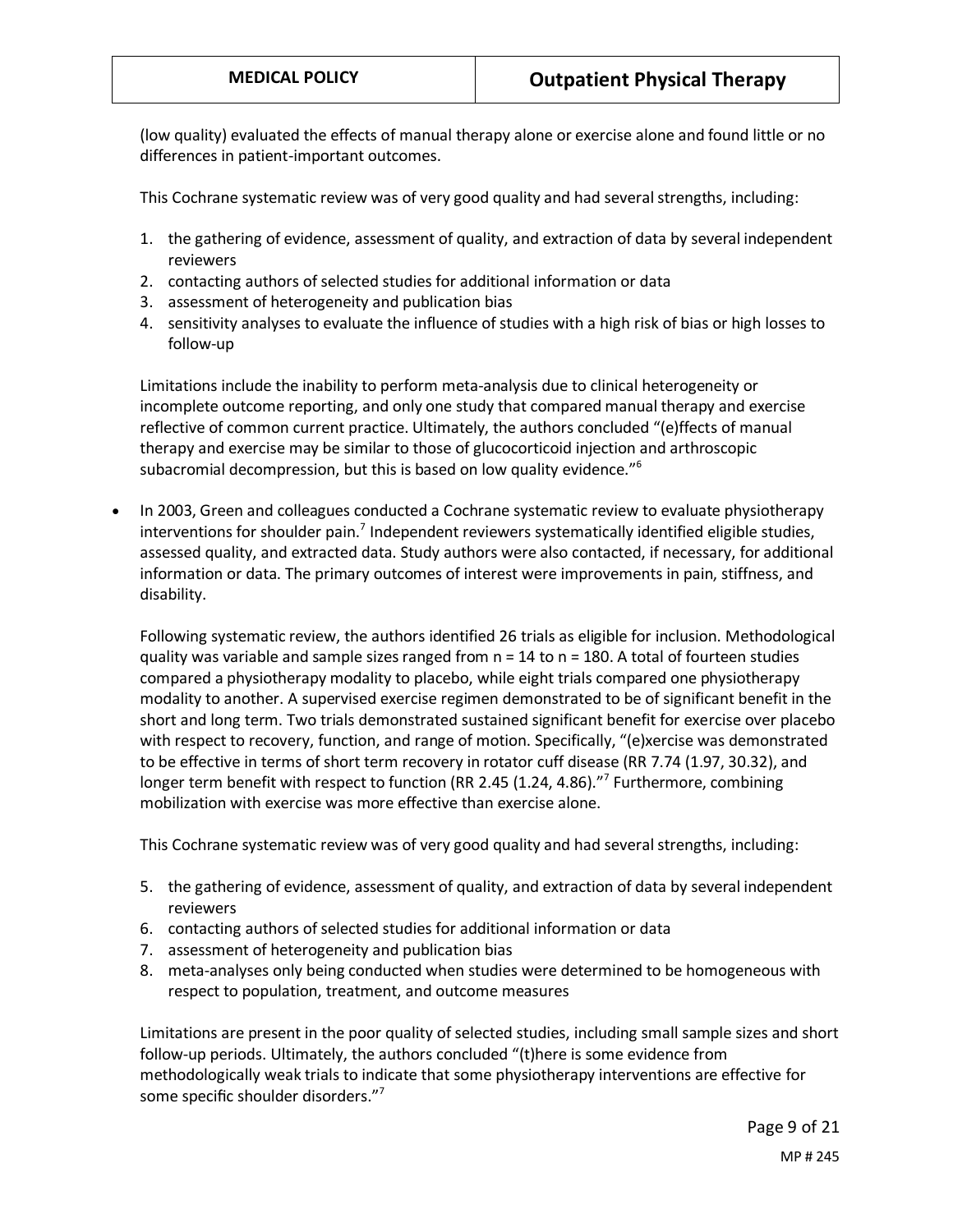### **CLINICAL PRACTICE GUIDELINES**

#### **American Academy of Orthopedic Surgeons (AAOS)**

• The 2017 AAOS evidence-based clinical practice guideline on the management of osteoarthritis (OA) of the hip gave the following recommendations:

> "Physical Therapy as a Conservative Treatment: Strong evidence supports the use of physical therapy as a treatment to improve function and reduce pain for patients with osteoarthritis of the hip and mild to moderate symptoms. Strength of Recommendation: Strong Evidence.

Preoperative Physical Therapy: Limited evidence supports the use of preoperative physical therapy to improve early function in patients with symptomatic osteoarthritis of the hip following total hip arthroplasty. Strength of Recommendation: Limited Evidence.

Postoperative Physical Therapy: Moderate evidence supports the use of post-operative physical therapy because it could improve early function to a greater extent than no physical therapy management for patients with symptomatic osteoarthritis of the hip who have undergone total hip arthroplasty. Strength of Recommendation: Moderate Evidence."<sup>8</sup>

• The 2014 AAOS evidence-based clinical practice guideline on the management of hip fractures in the elderly gave the following recommendations:

> "Occupational and Physical Therapy: Moderate evidence supports that supervised occupational and physical therapy across the continuum of care, including home, improves functional outcomes and fall prevention. Strength of Recommendation: Moderate.

Intensive Physical Therapy: Strong evidence supports intensive physical therapy postdischarge to improve functional outcomes in hip fracture patients. Strength of Recommendation: Strong."<sup>9</sup>

• The 2014 AAOS evidence-based clinical practice guideline on the management of anterior cruciate ligament injuries gave the following recommendations:

> "ACL Post-op Physical Therapy: For those undergoing post-operative rehabilitation after ACL reconstruction, moderate evidence supports early, accelerated, and nonaccelerated protocols because they have similar outcomes. Strength of Recommendation: Moderate."<sup>10</sup>

#### **American Physical Therapy Association (APTA)**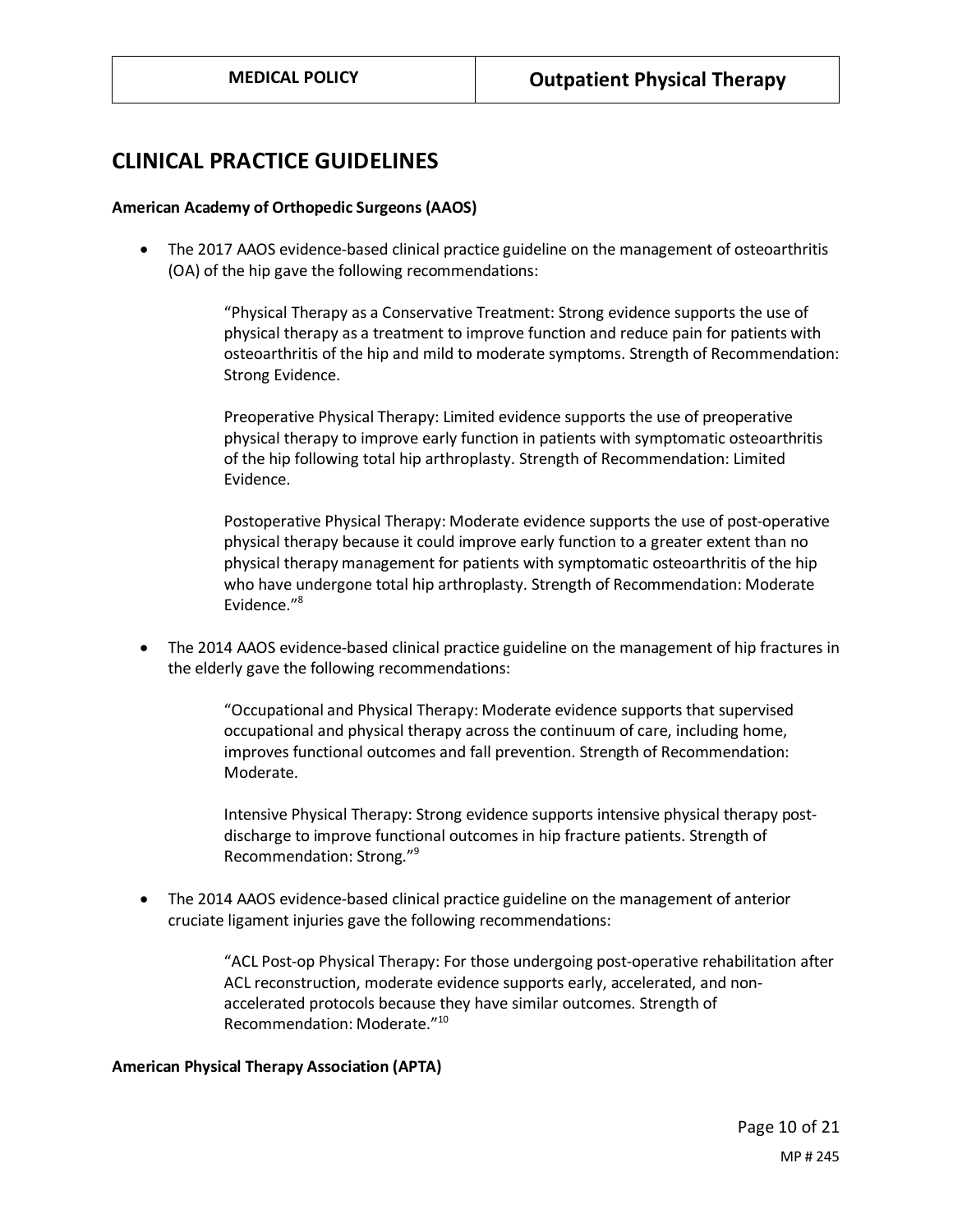In 2014, the APTA published standards of practice guideline for physical therapy and made the following recommendations:11

#### Administration of the Physical Therapy Services

Criteria regarding the documentation of an improvement plan, state:

"Improvement of Quality of Care and Performance

The physical therapy service has a written plan for continuous improvement of quality of care and performance of services.

#### *The improvement plan:*

- *Provides evidence of ongoing review and evaluation of the physical therapy service.*
- *Provides a mechanism for documenting improvement in quality of care and performance.*
- *Is consistent with requirements of external agencies, as applicable.*"

#### Patient/Client Management

Criteria regarding the initial examination, evaluation, diagnosis, and prognosis, state:

"*The physical therapist examination:* 

- *Is documented, dated, and appropriately authenticated by the physical therapist who performed it.*
- *Identifies the physical therapy needs of the patient/client.*
- *Incorporates appropriate tests and measures to facilitate outcome measurement.*
- *Produces data that are sufficient to allow evaluation, diagnosis, prognosis, and the establishment of a plan of care.*
- *May result in recommendations for additional services to meet the needs of the patient/client*."

Criteria regarding the plan of care, state:

#### "Plan of Care

The physical therapist establishes a plan of care and manages the needs of the patient/client based on the examination, evaluation, diagnosis, prognosis, goals, and outcomes of the planned interventions for identified impairments, activity limitations, and participation restrictions.

The physical therapist involves the patient/client and appropriate others in the planning, anticipated goals and expected outcomes, proposed frequency and duration, and implementation of the plan of care.

#### *The plan of care:*

• *Is based on the examination, evaluation, diagnosis, and prognosis.*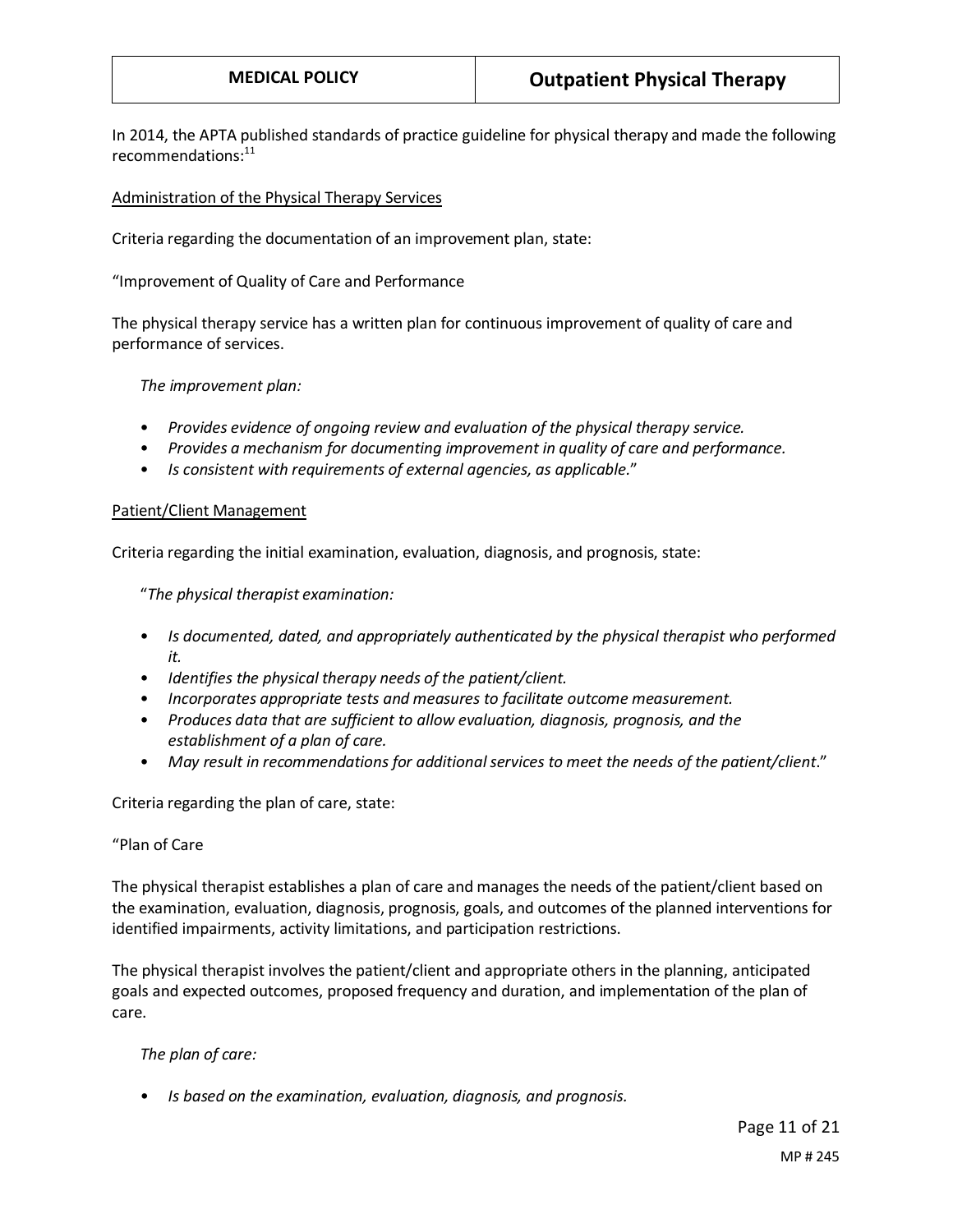- *Identifies goals and outcomes.*
- *Describes the proposed intervention, including frequency and duration.*
- *Includes documentation that is dated and appropriately authenticated by the physical therapist who established the plan of care.*"

Criteria regarding the plan physical therapy intervention, state:

#### "Intervention

The physical therapist provides or directs and supervises the physical therapy intervention consistent with the results of the examination, evaluation, diagnosis, prognosis, and plan of care. The physical therapy intervention may be provided in an episode of care, or in a single visit/encounter such as for a wellness and prevention visit/encounter or a specialty consultation or for a follow-up visit/encounter after episodes of care, or may be provided intermittently over longer periods of time in cases of managing chronic conditions.

An *episode of care* is the managed care provided for a specific problem or condition during a set time period and can be given either for a short period or on a continuous basis, or it may consist of a series of intervals marked by 1 or more brief separations from care.

#### *The intervention:*

- *Is based on the examination, evaluation, diagnosis, prognosis, and plan of care.*
- *Is provided under the ongoing direction and supervision of the physical therapist.*
- *Is provided in such a way that directed and supervised responsibilities are commensurate with the qualifications and the legal limitations of the physical therapist assistant.*
- *Is altered in accordance with changes in response or status.*
- *Is provided at a level that is consistent with current physical therapy practice.*
- *Is interdisciplinary when necessary to meet the needs of the patient/client.*
- *Documentation of the intervention is consistent with the: Guidelines: Physical Therapy Documentation of Patient/Client Management.*
- *Is dated and appropriately authenticated by the physical therapist or, when permissible by law, by the physical therapist assistant.*"

Criteria regarding reexamination, state:

#### "Reexamination

The physical therapist reexamines the patient/client as necessary during an episode of care, during follow-up visits/encounters after an episode of care, or periodically in the case of chronic care management, to evaluate progress or change in patient/client status. The physical therapist modifies the plan of care accordingly or concludes the episode of care.

#### *The physical therapist reexamination:*

• *Is documented, dated, and appropriately authenticated by the physical therapist who performs it.*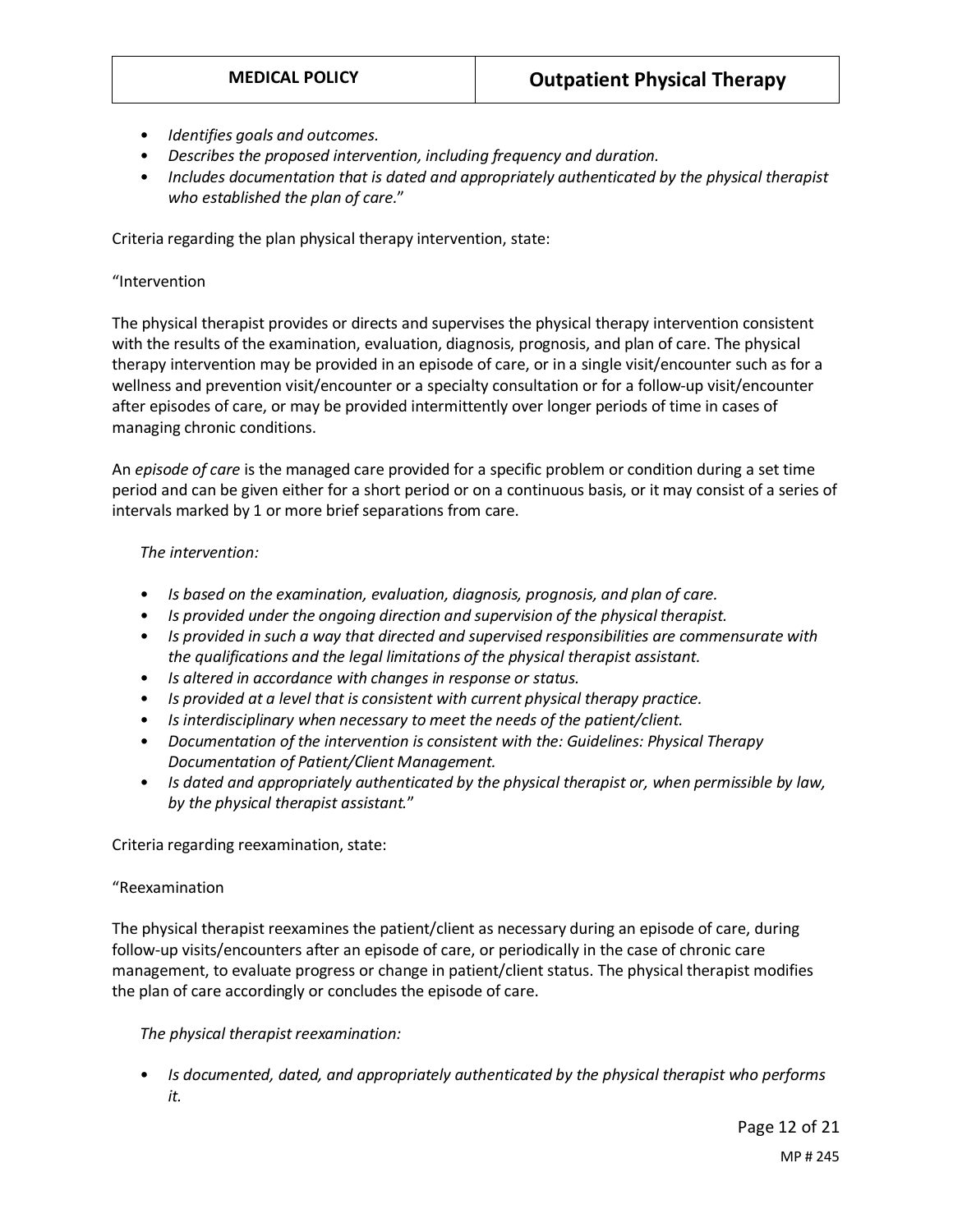• *Includes modifications to the plan of care.*"

Criteria regarding the conclusion of care, state:

"Conclusion of Episode of Care

The physical therapist concludes an episode of care when the anticipated goals or expected outcomes for the patient/client have been achieved, when the patient/client is unable to continue to progress toward goals, or when the physical therapist determines that the patient/client will no longer benefit from physical therapy.

*Conclusion of care documentation:* 

- *Includes the status of the patient/client at the conclusion of care and the goals and outcomes attained.*
- *Is dated and appropriately authenticated by the physical therapist who concluded the episode of care.*
- *Includes, when a patient/client is discharged prior to attainment of goals and outcomes, the status of the patient/client and the rationale for discontinuation.*

Criteria regarding client management, state:

"Communication/Coordination/Documentation

The physical therapist communicates, coordinates, and documents all aspects of patient/client management including the results of the initial examination and evaluation, diagnosis, prognosis, plan of care, intervention, responses to intervention, changes in patient/client status relative to the intervention, reexamination, and episode of care summary. The physical therapist of record is responsible for "hand off" communication.

#### *Physical therapist documentation:*

- *Is dated and appropriately authenticated by the physical therapist who performed the examination and established the plan of care.*
- *Is dated and appropriately authenticated by the physical therapist who performed the intervention or, when allowable by law or regulations, by the physical therapist assistant who performed specific components of the intervention as selected by the supervising physical therapist.*
- *Is dated and appropriately authenticated by the physical therapist who performed the reexamination, and includes modifications to the plan of care.*
- *Is dated and appropriately authenticated by the physical therapist who performed the episode of care summary and includes the status of the patient/client and the goals and outcomes achieved.*
- *Includes, when a patient's/client's care is concluded prior to achievement of goals and outcomes, the status of the patient/client and the rationale for conclusion of care.*
- *As appropriate, records patient data using a method that allows collective analysis." 11*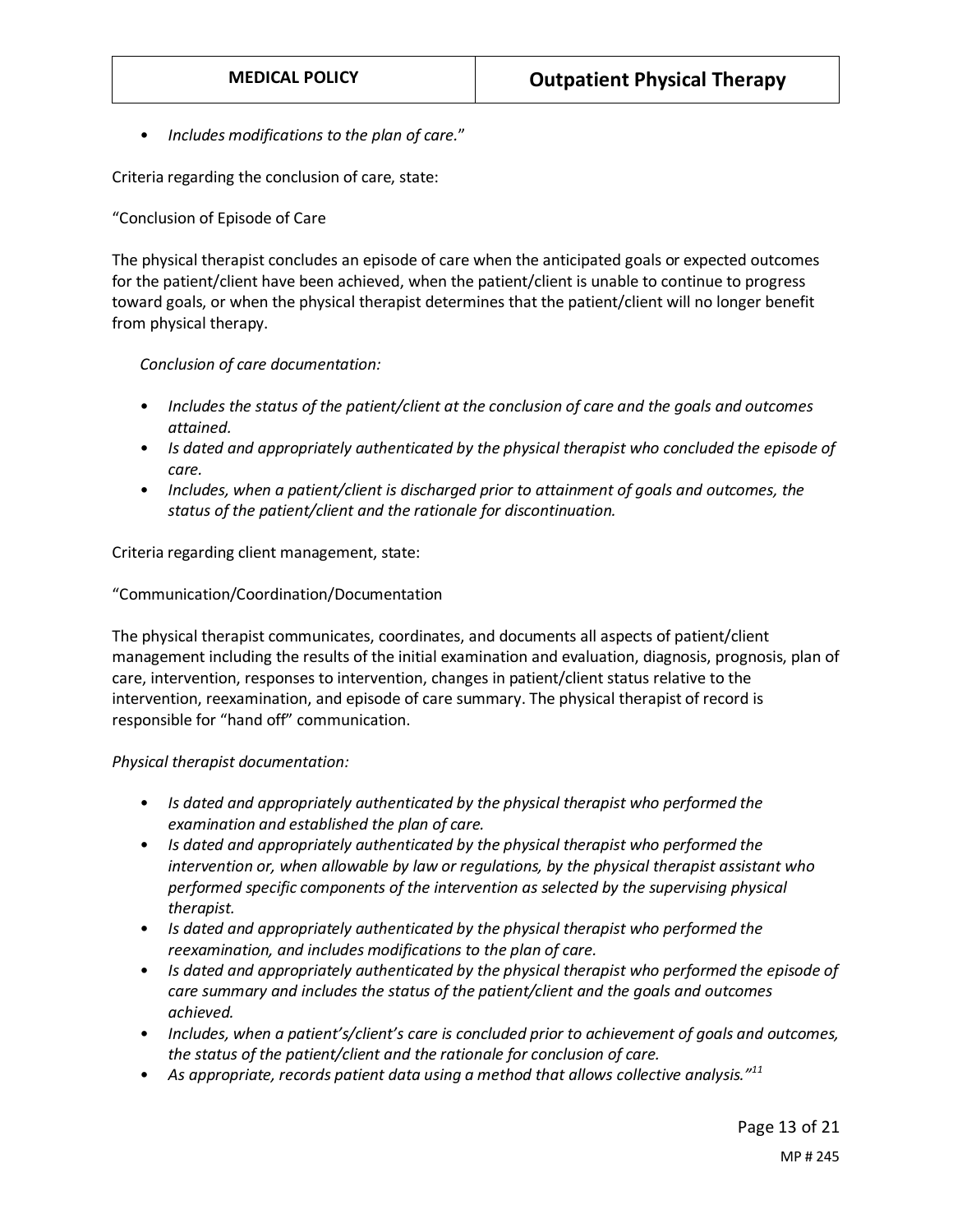#### Heel Pain

The 2014 APTA evidence-based clinical practice guideline for the management of heel pain—plantar fasciitis gave the following recommendation:

"Clinicians should use manual therapy, consisting of joint and soft tissue mobilization, procedures to treat relevant lower extremity joint mobility and calf flexibility deficits and to decrease pain and improve function in individuals with heel pain/plantar fasciitis. (Grade of Recommendation: A) $^{\prime\prime\prime\prime}$ 

#### Ankle Stability and Movement Coordination

The 2013 APTA evidence-based clinical practice guideline for ankle stability and movement coordination impairments gave the following recommendations:

"Manual Therapy: Clinicians should use manual therapy procedures, such as lymphatic drainage, active and passive soft tissue and joint mobilization, and anterior-to-posterior talar mobilization procedures, within pain-free movement, to reduce swelling, improve pain-free ankle and foot mobility and normalize gait parameters in individuals with an acute lateral ankle sprain. (Grade of Recommendation B).

Therapeutic Exercises: Clinicians should implement rehabilitation programs that include therapeutic exercises for patients with severe lateral ankle sprains. (Grade of Recommendation A).

Sport-Related Activity Training: Clinicians can implement balance and sport-related activity training to reduce the risk for recurring ankle sprains in athletes. (Grade of Recommendation C)."<sup>13</sup>

#### Low Back Pain

The 2012 APTA evidence-based clinical practice guideline for low back pain gave the following recommendations:

"Manual Therapy: Clinicians should consider utilizing thrust manipulative procedures to reduce pain and disability in patients with mobility deficits and acute low back and back-related buttock or thigh pain. Thrust manipulative and nonthrust mobilization procedures can also be used to improve spine and hip mobility and reduce pain and disability in patients with subacute and chronic low back and back-related lower extremity pain. (Grade of Recommendation A).

Trunk Coordination, Strengthening, and Endurance Exercises: Clinicians should consider utilizing trunk coordination, strengthening, and endurance exercises to reduce low back pain and disability in patients with subacute and chronic low back pain with movement coordination impairments and in patients post–lumbar microdiscectomy. (Grade of Recommendation A).

Centralization and Directional Preference Exercises and Procedures: Clinicians should consider utilizing repeated movements, exercises, or procedures to promote centralization to reduce symptoms in patients with acute low back pain with related (referred) lower extremity pain. Clinicians should consider using repeated exercises in a specific direction determined by treatment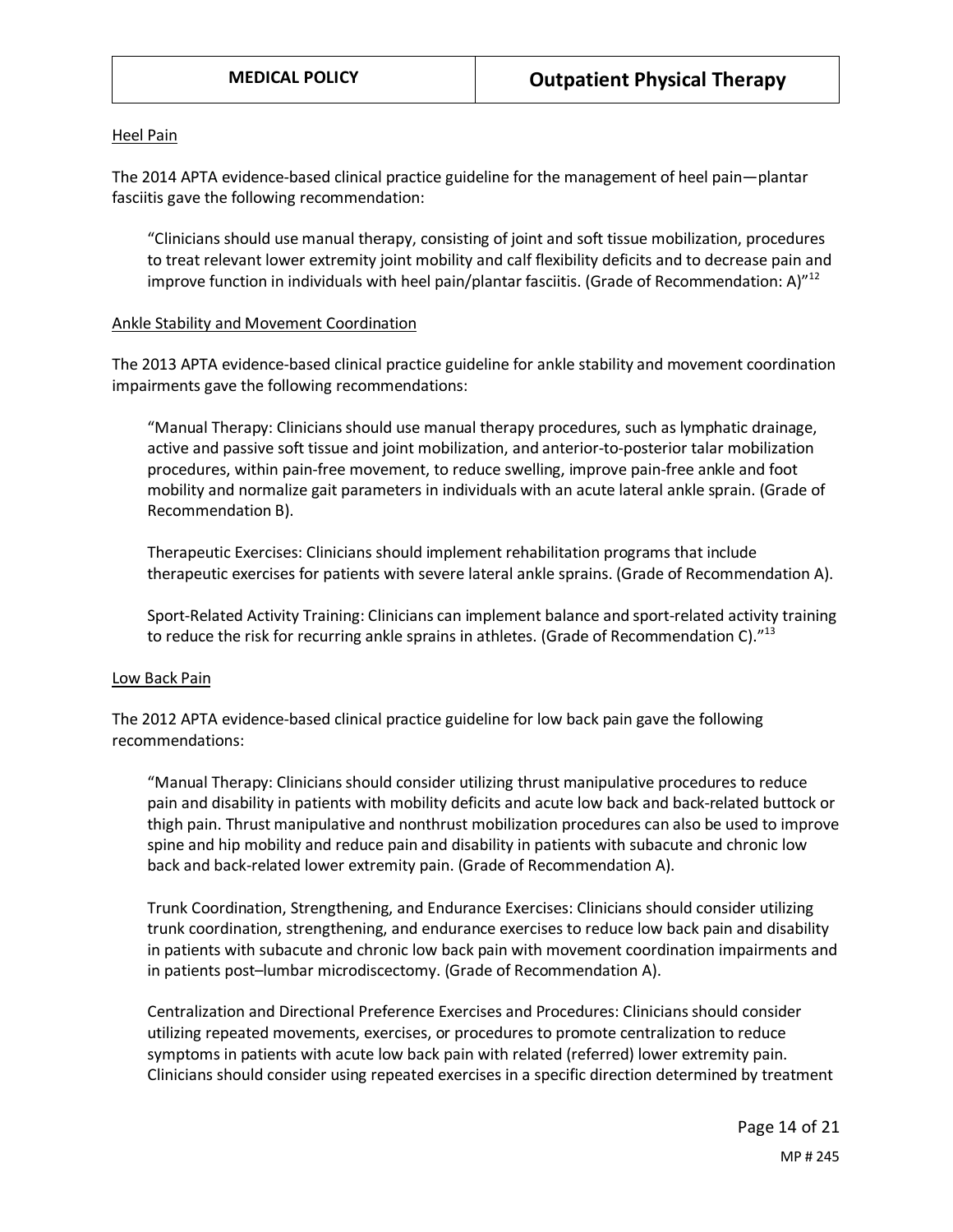response to improve mobility and reduce symptoms in patients with acute, subacute, or chronic low back pain with mobility deficits. (Grade of Recommendation A).

Progressive Endurance Exercise and Fitness Activities: Clinicians should consider (1) moderate- to high-intensity exercise for patients with chronic low back pain without generalized pain, and (2) incorporating progressive, low-intensity, submaximal fitness and endurance activities into the pain management and health promotion strategies for patients with chronic low back pain with generalized pain. (Grade of Recommendation A)."<sup>14</sup>

#### **Department of Veteran's Affairs/Department of Defense (VA/DoD)**

The 2020 VA/DoD evidence-based clinical practice guideline for the non-surgical management of hip and knee osteoarthritis gave the following recommendations (strength of recommendation):<sup>15</sup>

- We suggest offering physical therapy as part of a comprehensive management plan for patients with osteoarthritis of the hip or knee. (Weak for)
- We suggest a self-management program, including exercise and weight loss for osteoarthritis of the hip and knee, and bracing for osteoarthritis of the knee. (Weak for)

#### **Health Evidence Review Commission (HERC) Oregon**

The 2012 (updated 2014) HERC coverage guidance for lower back pain: non-pharmacological/noninvasive interventions recommended exercise therapy for pain  $>$  4 weeks duration.<sup>16</sup>

#### **Institute for Clinical Systems Improvement (ICSI)**

The 2016 ICSI evidence-based clinical practice guideline for the management and non-opioid treatment of pain gave the following recommendations:

- Work Group Recommendation: Exercise should be a component of the treatment for a patient with chronic pain.
- Work Group Recommendation: Passive modalities should be performed only as an adjunct to a concomitant active physical therapy or exercise program.
- Work Group Recommendation: Extending physical therapy beyond 8 to 12 weeks for chronic pain patients should be based on objective clinical improvement.<sup>17</sup>

#### **U.S. Preventative Services Task Force (USPSTF)**

The 2012 USPSTF statement for the prevention of falls in community-dwelling older adults recommended, "exercise or physical therapy and vitamin D supplementation to prevent falls in community-dwelling adults aged 65 years or older who are at increased risk for falls. This is a B recommendation."18

### <span id="page-14-0"></span>**CENTERS FOR MEDICARE & MEDICAID**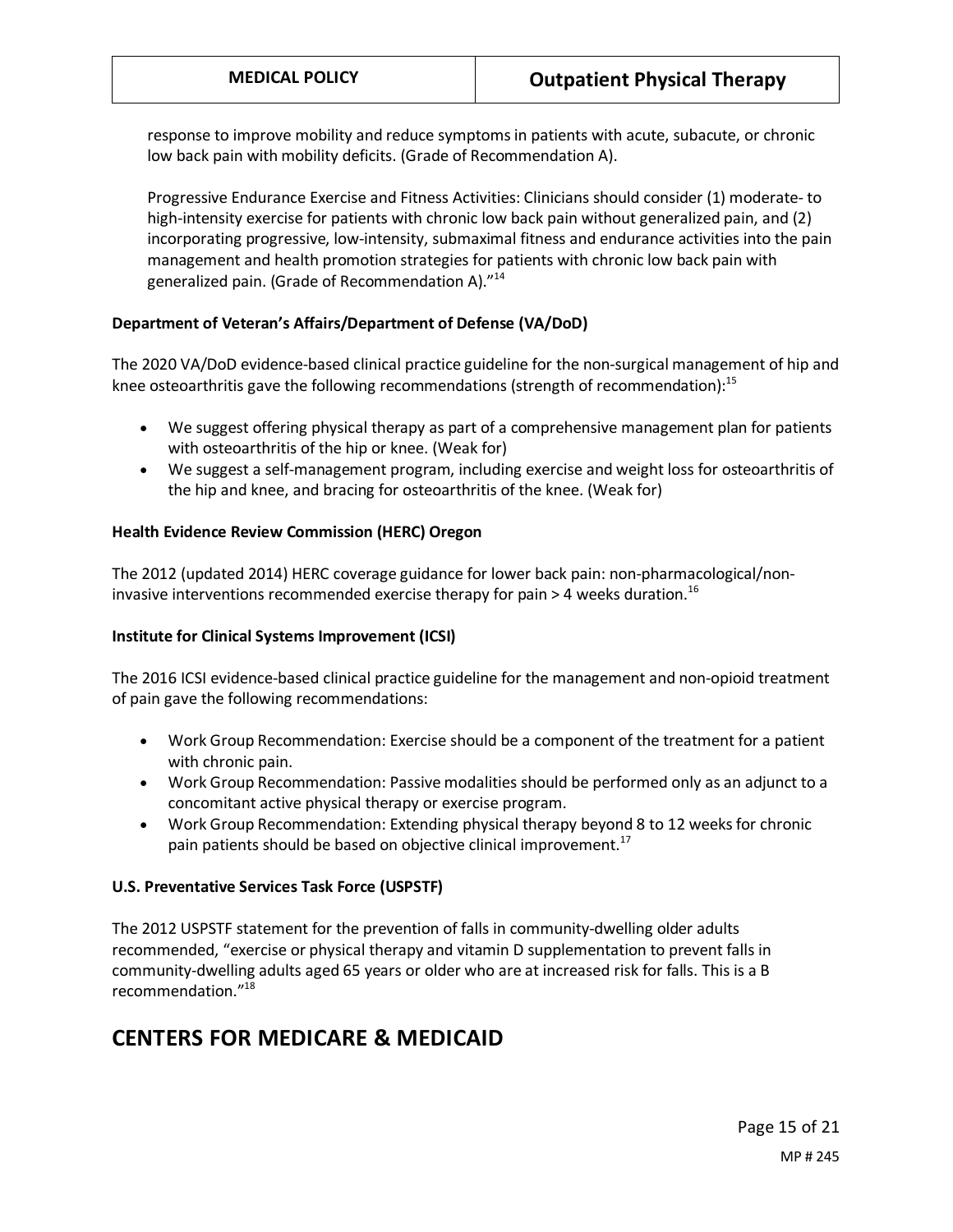Please refer to the Centers for Medicare & Medicaid (CMS[\) Benefit Policy Manual, Chapter 15, Covered](https://www.cms.gov/Regulations-and-Guidance/Guidance/Manuals/downloads/bp102c15.pdf)  [Medical and Other Health Services,](https://www.cms.gov/Regulations-and-Guidance/Guidance/Manuals/downloads/bp102c15.pdf) for coverage definitions of outpatient rehabilitation therapy services (physical therapy, occupational therapy, and speech-language pathology services).<sup>19</sup>

### **POLICY SUMMARY**

Although physical therapy (PT) is not superior to other, more invasive treatment modalities, it is efficacious for the improvement of pain, function, and mobility in patients with various musculoskeletal conditions (e.g., osteoarthritis, tendinopathy). Furthermore, it is widely accepted as a first-line, conservative treatment option for musculoskeletal disorders. Several evidence-based clinical practice guidelines also recommend the use of PT to improve pain, function, and mobility in patients with musculoskeletal disorders.

## **INSTRUCTIONS FOR USE**

Company Medical Policies serve as guidance for the administration of plan benefits. Medical policies do not constitute medical advice nor a guarantee of coverage. Company Medical Policies are reviewed annually and are based upon published, peer-reviewed scientific evidence and evidence-based clinical practice guidelines that are available as of the last policy update. The Companies reserve the right to determine the application of Medical Policies and make revisions to Medical Policies at any time. Providers will be given at least 60-days notice of policy changes that are restrictive in nature.

The scope and availability of all plan benefits are determined in accordance with the applicable coverage agreement. Any conflict or variance between the terms of the coverage agreement and Company Medical Policy will be resolved in favor of the coverage agreement.

## **REGULATORY STATUS**

#### Mental Health Parity Statement

Coverage decisions are made on the basis of individualized determinations of medical necessity and the experimental or investigational character of the treatment in the individual case. In cases where medical necessity is not established by policy for specific treatment modalities, evidence not previously considered regarding the efficacy of the modality that is presented shall be given consideration to determine if the policy represents current standards of care.

#### Oregon Health Plan, Medicaid

#### *Oregon Health Authority (OHA)*

According to the Oregon Health Authority, Health Systems Division: Medical Assistance Programs - Chapter 410 Division 131, PHYSICAL AND OCCUPATIONAL THERAPY SERVICES rules, certain definitions apply.<sup>20</sup> The following are excerpts from the current statute.

Excerpts from 410-131-0040 Physical and Occupational Therapy: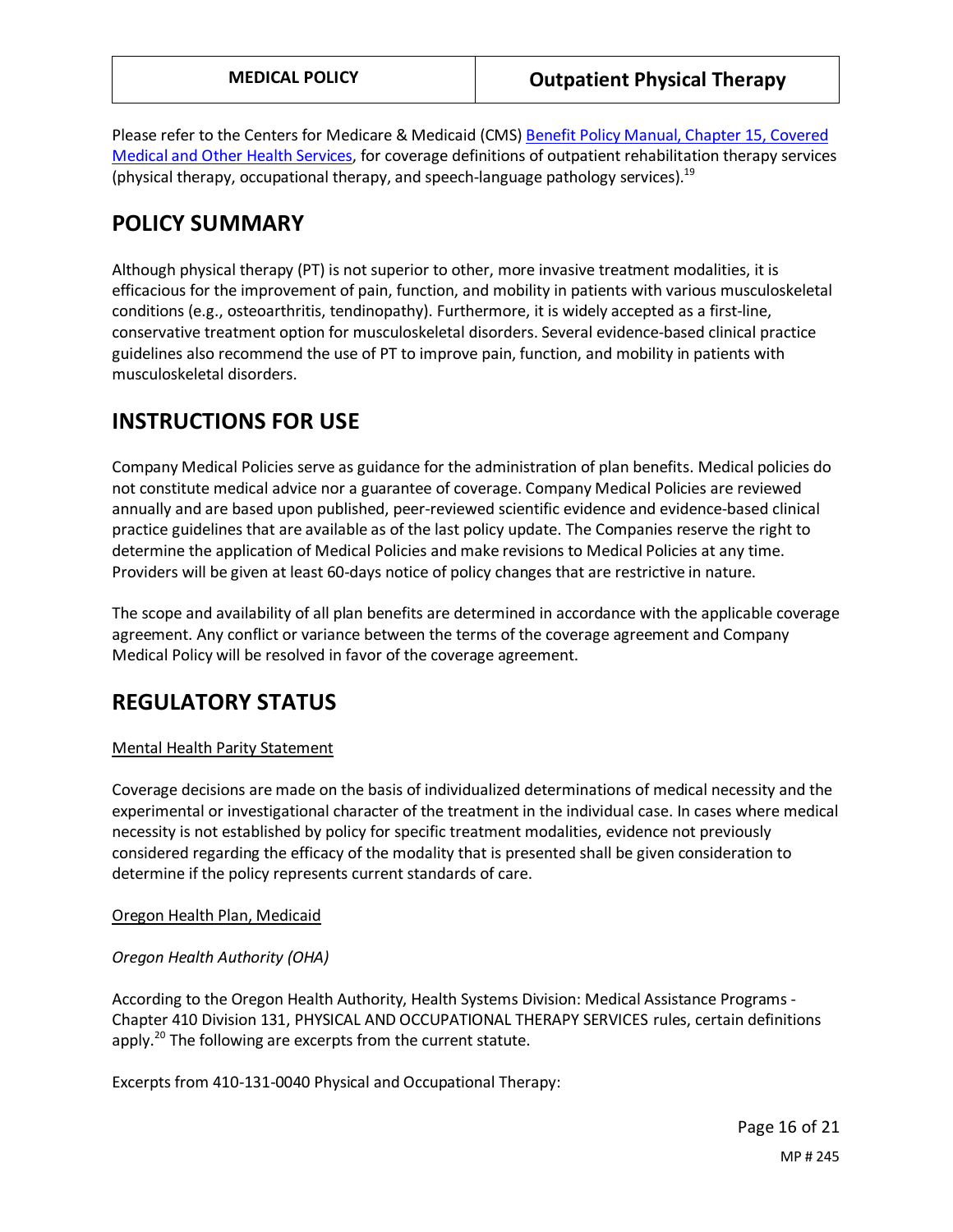- (a) "Rehabilitative Services" means health care services that help an individual re-establish, restore, or improve skills and functioning for daily living that have been lost or impaired due to illness, injury, or disability;
- (b) "Habilitative Services" means health care services that help an individual keep, learn, or improve skills and functioning for daily living, designed to establish skills that have not yet been acquired at an age-appropriate level. Examples include therapy for a child who is not walking or talking at the expected age

(4) The Division shall enroll only the following types of providers as performing providers under the PT/OT program:

(a) An individual licensed by the relevant state licensing authority to practice physical therapy.

Excerpts from 410-131-0080 Therapy Plan of Care and Record Requirements:

(3) The rehabilitative or habilitative therapy plan must adhere to the licensing board requirements of care and shall include:

- (a) Client's name, ICD diagnosis code, and type, amount, frequency, and duration of the proposed rehabilitative or habilitative therapy;
- (b) Individualized, measurably objective functional goals;
- (c) Documented need for extended service, considering 60 minutes as the maximum length of a treatment session;
- (d) Plan to address implementation of a home management program as appropriate from the initiation of therapy forward;
- (e) Dated signature of the therapist or the prescribing practitioner establishing the therapy plan of care; and
- (f) For home health clients, any additional requirements included in OAR chapter 410 division 127.

(6) If a state licensing authority has not adopted therapy plan of care standards, the therapy plan of care shall include:

- (a) The need for continuing rehabilitative or habilitative therapy clearly stated;
- (b) Changes to the rehabilitative or habilitative therapy plan of care, including changes to duration and frequency of intervention; and
- (c) Any changes or modifications to the therapy plan of care shall be documented, signed, and dated by the prescribing practitioner or therapist who developed the plan.

(7) Therapy records shall include:

- (a) A written referral, including:
	- A. The client's name;
	- B. The ICD-10-CM diagnosis code; and
	- C. Specification of the type of services, amount, and duration required.
- (b) A copy of the signed therapy plan of care shall be on file in the provider's therapy record prior to billing for services;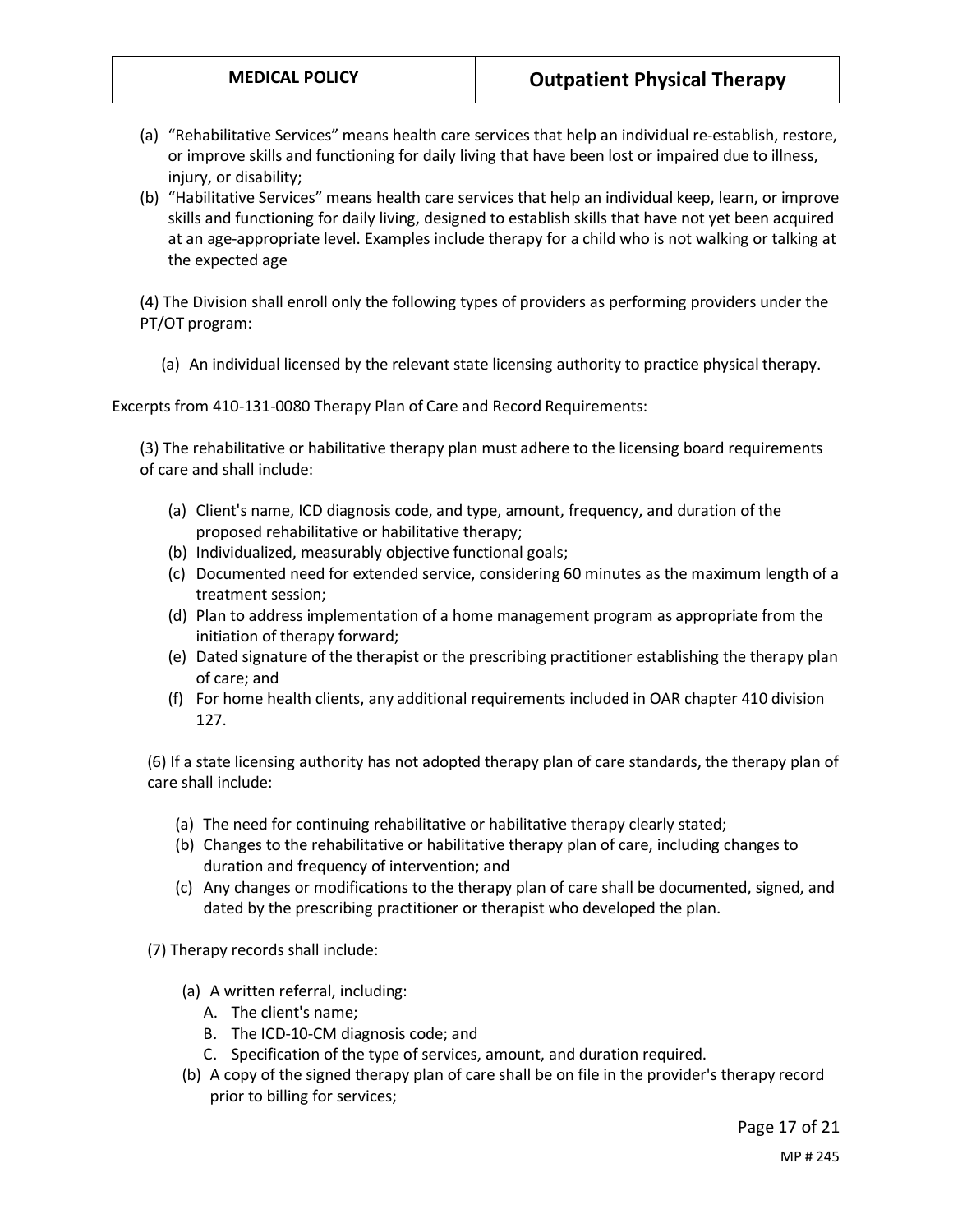- (c) Documents, evaluations, re-evaluations, and progress notes to support the rehabilitative or habilitative therapy treatment plan and prescribing provider's written orders for changes in the therapy treatment plan;
- (d) Modalities used on each date of service;
- (e) Procedures performed and amount of time spent performing the procedures, documented and signed by the therapist; and
- (f) Documentation of splint fabrication and time spent fabricating the splint.

Excerpts from 410-131-0120 Limitations of Coverage and Payment:

(1) The provision of PT/OT evaluations and therapy services require a prescribing practitioner referral, and services shall be supported by a therapy plan of care signed and dated by the prescribing practitioner as specified in 42 CFR 440.1110.

(2) PT/OT initial evaluations and re-evaluations do not require PA and are not subject to prepayment review (PPR), but are limited to the following:

- (a) Up to two initial evaluations in any 12-month period; and
- (b) Up to four re-evaluation services in any 12-month period.

(3) Reimbursement is limited to the initial evaluation when both the initial evaluation and a reevaluation are provided on the same day.

(4) School-sponsored therapy services are considered supplemental to other plan-covered therapy services that the student receives. School-based therapy services may not apply toward the client's maximum therapy allowances. (See OAR chapter 410, division 133 SBHS rules.)

(5) All other occupational and physical therapy treatments are subject to PPR and require PA following 30 visits in a calendar year. See OAR 410-131-0160.

(6) A licensed occupational or physical therapist or a licensed occupational or physical therapy assistant under the supervision of a therapist shall be in constant attendance while therapy treatments are performed:

- (a) Rehabilitative and habilitative therapy treatments may not exceed one hour per day each for occupational and physical therapy;
- (b) Modalities:
	- a. Are subject to PPR and require PA following 30 habilitative and 30 rehabilitative visits in a calendar year;
	- b. Up to two modalities may be authorized per day of treatment;
	- c. Need to be billed in conjunction with a therapeutic procedure code excluding procedure code S8940; and
	- d. Each individual supervised modality code may be reported only once for each client encounter.
- (c) Massage therapy is limited to two units per day of treatment and shall be authorized only in conjunction with another therapeutic procedure or modality.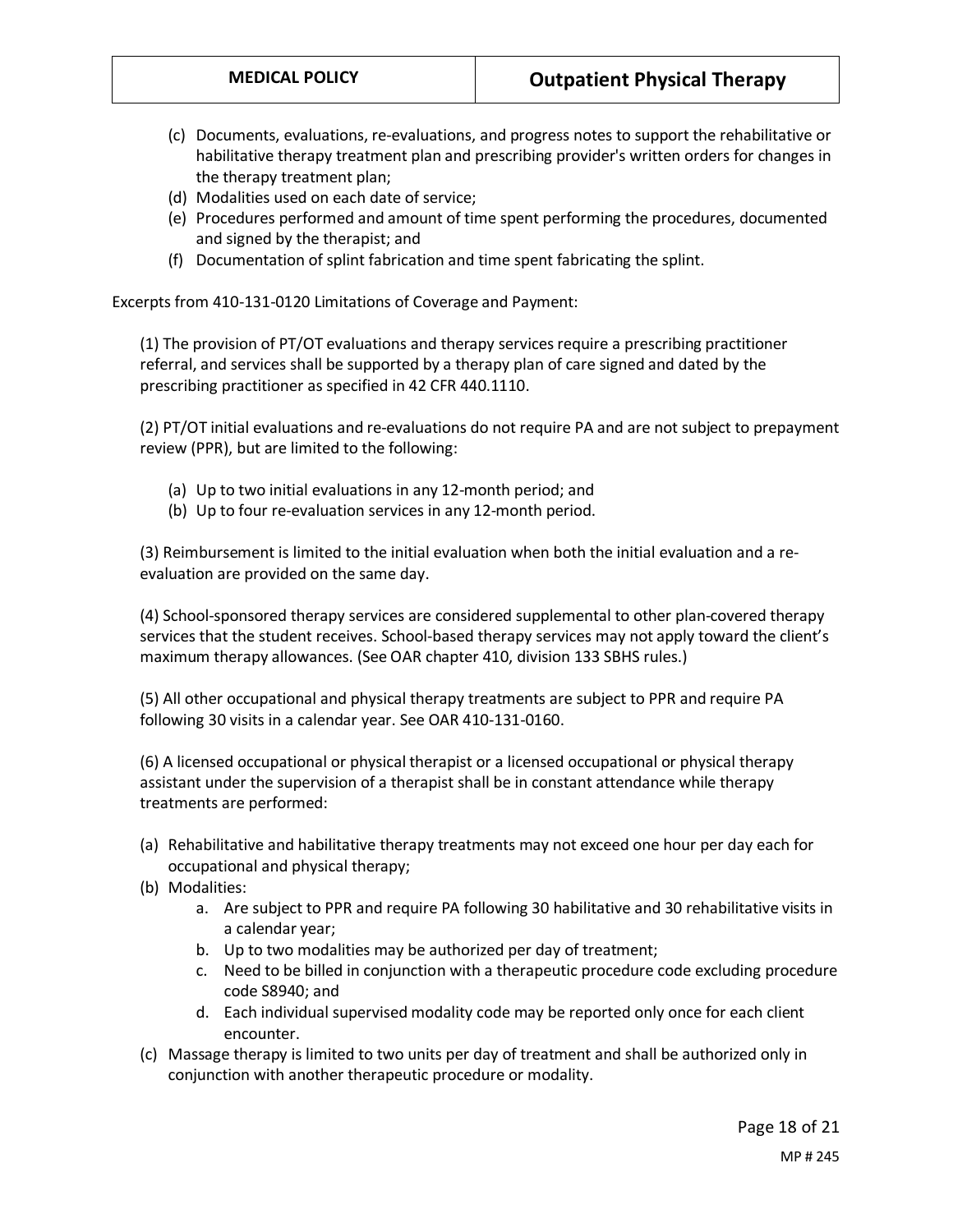- (8) The following services are not covered under this rule:
	- (a) Services not medically appropriate;
	- (b) Services that are not paired with a funded diagnosis on the Health Evidence Review Commission's (HERC) Prioritized List of Health Services pursuant to OARs 410-141-0480 and OAR 410-141-0520;
	- (c) Work hardening;
	- (d) Back school and back education classes;
	- (e) Services included in OAR 410-120-1200 (Excluded Services Limitations);
	- (f) Durable medical equipment and medical supplies other than the following splint supplies:

#### Washington State Legislature

According to the Washington State Legislature, RCW 48.43.016 Utilization management standards and criteria—Health carrier requirements—Definitions, certain utilization rules apply.<sup>21</sup> The following is an excerpt:

(2)(a) A health carrier or its contracted entity may not require utilization management or review of any kind including, but not limited to, prior, concurrent, or postservice authorization for an initial evaluation and management visit and up to six treatment visits with a contracting provider in a new episode of care for each of the following: Chiropractic, physical therapy, occupational therapy, acupuncture and Eastern medicine, massage therapy, or speech and hearing therapies.

### **REFERENCES**

- 1. American Physical Therapy Association. Scope of Practice[. https://www.apta.org/your](https://www.apta.org/your-practice/scope-of-practice)[practice/scope-of-practice.](https://www.apta.org/your-practice/scope-of-practice) Published 2019. Accessed 08/28/2021.
- 2. Taylor NF, Dodd KJ, Shields N, Bruder A. Therapeutic exercise in physiotherapy practice is beneficial: a summary of systematic reviews 2002-2005. *The Australian journal of physiotherapy.*  2007;53(1):7-16.
- 3. Hayes Inc. Preoperative Physical Therapy for Severe Osteoarthritis of the Hip. [https://evidence.hayesinc.com/report/dir.preoperative3019.](https://evidence.hayesinc.com/report/dir.preoperative3019) Published 2014 (updated 2018; archived 2019). Accessed 08/28/2021.
- 4. Hayes Inc. Preoperative Physical Therapy for Severe Osteoarthritis of the Knee. [https://evidence.hayesinc.com/report/dir.preoperative3018.](https://evidence.hayesinc.com/report/dir.preoperative3018) Published 2014 (updated 2018; archived 2019). Accessed 08/28/2021.
- 5. Shamliyan TA, Wang SY, Olson-Kellogg B, Kane RL. AHRQ Comparative Effectiveness Reviews. In: *Physical Therapy Interventions for Knee Pain Secondary to Osteoarthritis.* Rockville (MD): Agency for Healthcare Research and Quality (US); 2012.
- 6. Page MJ, Green S, McBain B, et al. Manual therapy and exercise for rotator cuff disease. *The Cochrane database of systematic reviews.* 2016(6):Cd012224.
- 7. Green S, Buchbinder R, Hetrick S. Physiotherapy interventions for shoulder pain. *The Cochrane database of systematic reviews.* 2003(2):Cd004258.
- 8. American Academy of Orthopaedic Surgeons. Clinical Practice Guideline on Management of Osteoarthritis of the Hip. [https://aaos.org/globalassets/quality-and-practice](https://aaos.org/globalassets/quality-and-practice-resources/osteoarthritis-of-the-hip/oa-hip-cpg_6-11-19.pdf)[resources/osteoarthritis-of-the-hip/oa-hip-cpg\\_6-11-19.pdf.](https://aaos.org/globalassets/quality-and-practice-resources/osteoarthritis-of-the-hip/oa-hip-cpg_6-11-19.pdf) Published 2017. Accessed 08/28/2021.

Page 19 of 21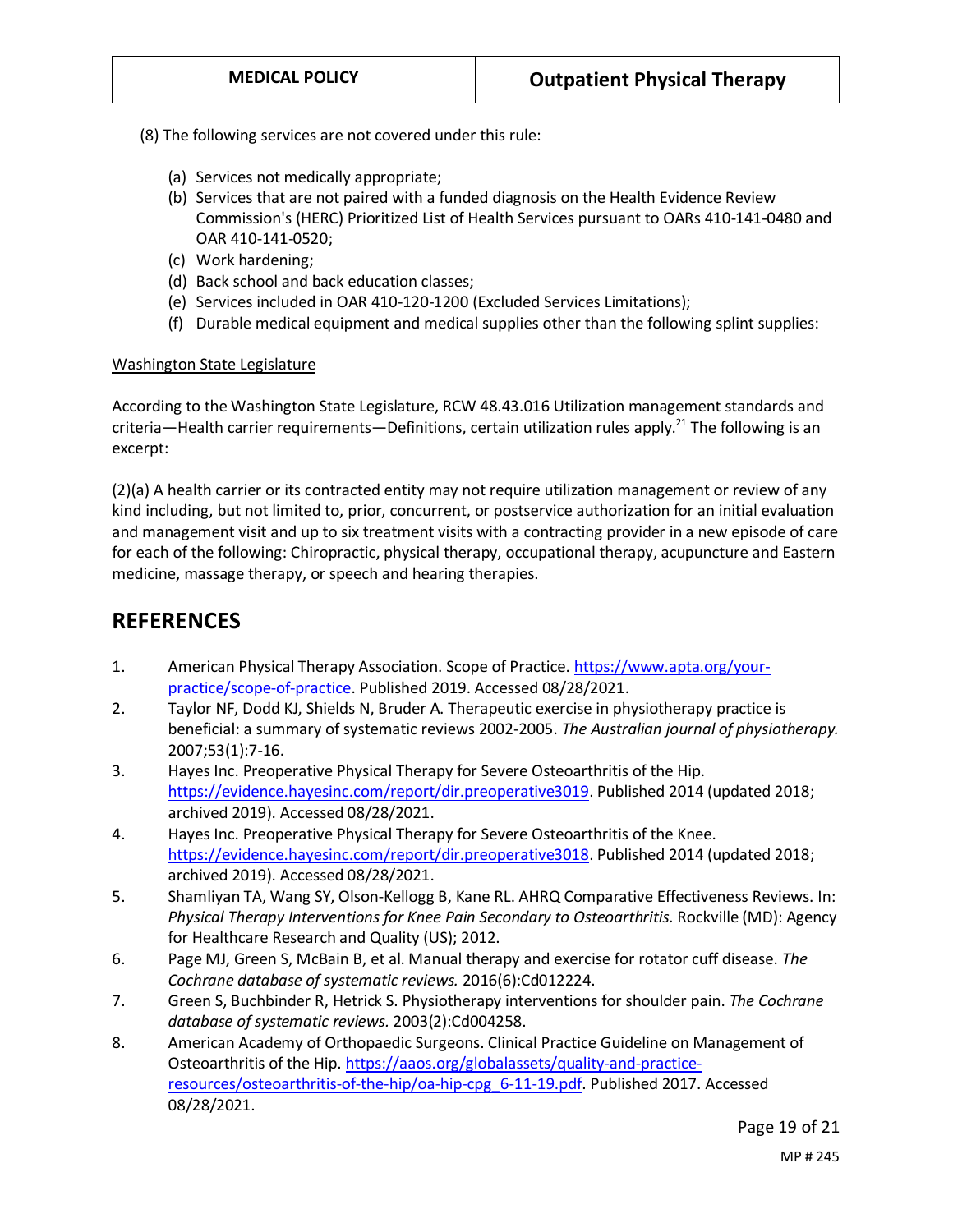- 9. American Academy of Orthopaedic Surgeons. Clinical Practice Guideline on Management of Hip Fractures in the Elderly[. https://www.aaos.org/quality/quality-programs/lower-extremity](https://www.aaos.org/quality/quality-programs/lower-extremity-programs/hip-fractures-in-the-elderly/)[programs/hip-fractures-in-the-elderly/.](https://www.aaos.org/quality/quality-programs/lower-extremity-programs/hip-fractures-in-the-elderly/) Published 2014. Accessed 08/28/2021.
- 10. American Academy of Orthopaedic Surgeons. Clinical Practice Guideline on Management of Anterior Cruciate Ligament Injuries[. http://jc.dalortho.ca/wp-content/uploads/2015/05/acl](http://jc.dalortho.ca/wp-content/uploads/2015/05/acl-management.pdf)[management.pdf.](http://jc.dalortho.ca/wp-content/uploads/2015/05/acl-management.pdf) Published 2014. Accessed 08/30/2021.
- 11. American Physical Therapy Association. Standards of Practice for Physical Therapy. [https://www.apta.org/apta-and-you/leadership-and-governance/policies/standards-of-practice](https://www.apta.org/apta-and-you/leadership-and-governance/policies/standards-of-practice-pt)[pt.](https://www.apta.org/apta-and-you/leadership-and-governance/policies/standards-of-practice-pt) Published 2014. Accessed 08/28/2021.
- 12. American Physical Therapy Association. Heel Pain—Plantar Fasciitis: Revision 2014. [https://www.jospt.org/doi/pdf/10.2519/jospt.2014.0303.](https://www.jospt.org/doi/pdf/10.2519/jospt.2014.0303) Published 2014. Accessed 08/28/2021.
- 13. Agency for Healthcare Research and Quality. Ankle stability and movement coordination impairments: ankle ligament sprains: clinical practice guidelines linked to the International Classification of Functioning, Disability and Health from the Orthopaedic Section of the American Physical Therapy Association. [https://www.jospt.org/doi/pdf/10.2519/jospt.2013.0305.](https://www.jospt.org/doi/pdf/10.2519/jospt.2013.0305) Published 2013. Accessed 08/28/2021.
- 14. Agency for Healthcare Research and Quality. Low back pain: clinical practice guidelines linked to the International Classification of Functioning, Disability, and Health from the Orthopaedic Section of the American Physical Therapy Association. [https://www.jospt.org/doi/10.2519/jospt.2012.42.4.A1.](https://www.jospt.org/doi/10.2519/jospt.2012.42.4.A1) Published 2012. Accessed 08/28/2021.
- 15. VA/DoD Clinical Practice Guideline for the Non-Surgical Management of Hip & Knee Osteoarthritis. Version 2.0 - 2020. Washington, DC. [https://www.healthquality.va.gov/guidelines/CD/OA/.](https://www.healthquality.va.gov/guidelines/CD/OA/) Accessed 08/30/2021.
- 16. Health Evidence Review Commission. Coverage Guidance: Lower Back Pain Non-Pharacological/Non-Invasive Interventions[. https://www.oregon.gov/oha/HPA/DSI-](https://www.oregon.gov/oha/HPA/DSI-HERC/EvidenceBasedReports/Low-Back-Pain-Non-Pharmacologic-Non-Invasive-Interventions-11-13-14.pdf)[HERC/EvidenceBasedReports/Low-Back-Pain-Non-Pharmacologic-Non-Invasive-Interventions-](https://www.oregon.gov/oha/HPA/DSI-HERC/EvidenceBasedReports/Low-Back-Pain-Non-Pharmacologic-Non-Invasive-Interventions-11-13-14.pdf)[11-13-14.pdf.](https://www.oregon.gov/oha/HPA/DSI-HERC/EvidenceBasedReports/Low-Back-Pain-Non-Pharmacologic-Non-Invasive-Interventions-11-13-14.pdf) Published 2014. Accessed 08/28/2021.
- 17. Hooten M, Thorson D, Bianco J, et al. Pain: assessment, non-opioid treatment approaches and opioid management. *Bloomington, MN: Institute for Clinical Systems Improvement: Updated August.* 2017.
- 18. Agency for Healthcare Research and Quality. Prevention of falls in community-dwelling older adults: U.S. Preventive Services Task Force recommendation statement. [https://www.acpjournals.org/doi/pdf/10.7326/0003-4819-157-3-201208070-00462.](https://www.acpjournals.org/doi/pdf/10.7326/0003-4819-157-3-201208070-00462) Published 2012. Accessed 08/28/2021.
- 19. Centers for Medicare & Medicaid Services. Medicare Benefit Policy Manual: Chapter 15 Covered Medical and Other Health Services (Rev. 259, 07-12-19). [https://www.cms.gov/Regulations-and-Guidance/Guidance/Manuals/downloads/bp102c15.pdf.](https://www.cms.gov/Regulations-and-Guidance/Guidance/Manuals/downloads/bp102c15.pdf) Published 2019. Accessed 08/28/2021.
- 20. Oregon Health Authority. Health Systems Division: Medical Assistance Programs Chapter 410. Division 131 - Physical and Occupational Therapy Services. [https://secure.sos.state.or.us/oard/displayDivisionRules.action;JSESSIONID\\_OARD=EvGXEuqJSD](https://secure.sos.state.or.us/oard/displayDivisionRules.action;JSESSIONID_OARD=EvGXEuqJSDWryQitNVr1eYlXZcnJ9f-6wHFwTdO2hriZY_q7xses!1684782157?selectedDivision=1719) [WryQitNVr1eYlXZcnJ9f-6wHFwTdO2hriZY\\_q7xses!1684782157?selectedDivision=1719.](https://secure.sos.state.or.us/oard/displayDivisionRules.action;JSESSIONID_OARD=EvGXEuqJSDWryQitNVr1eYlXZcnJ9f-6wHFwTdO2hriZY_q7xses!1684782157?selectedDivision=1719) Accessed 08/28/2021.